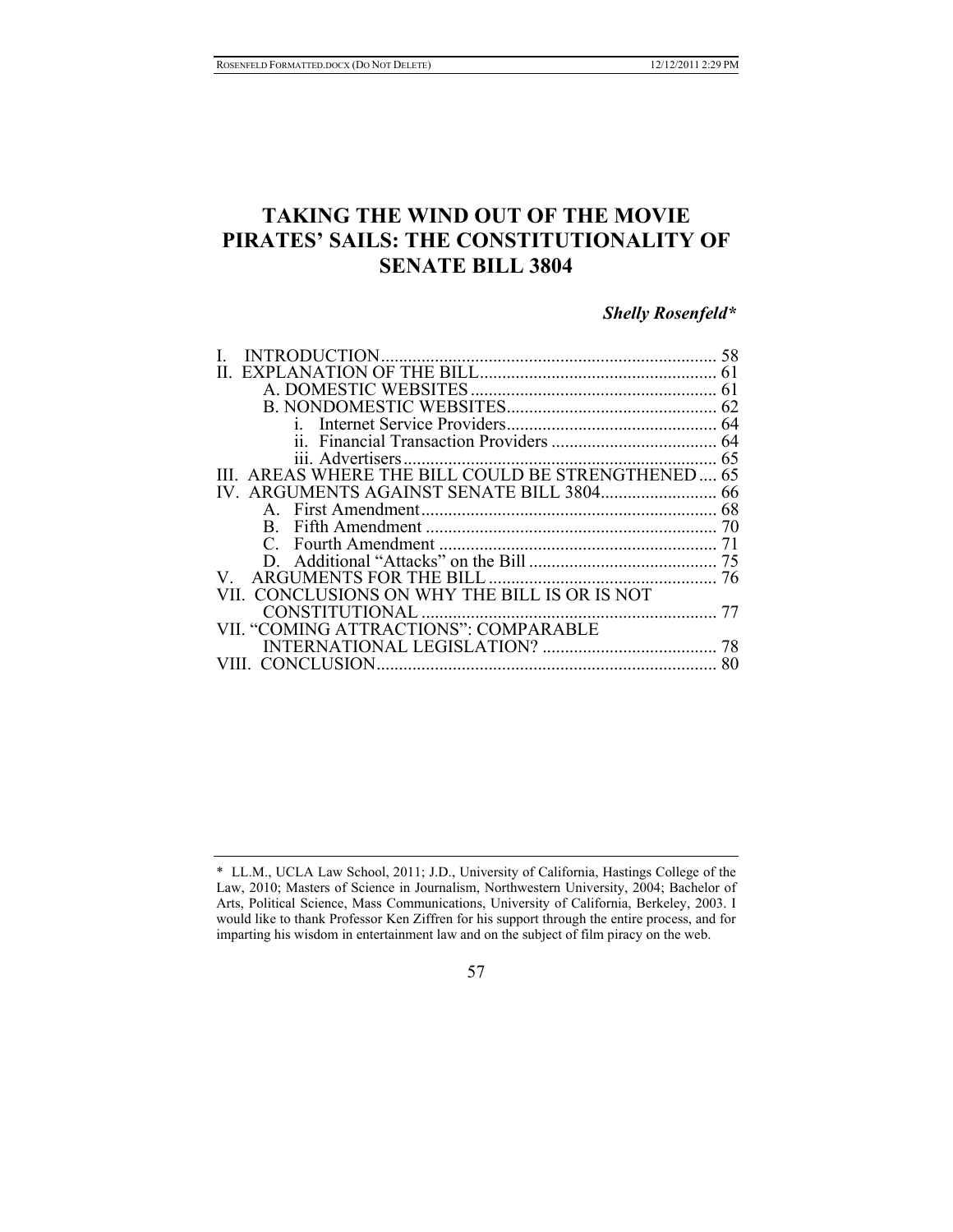#### *I. INTRODUCTION*

If enacted, [Senate Bill 3804] would be a significant step towards the balkanization of the Internet.

> -Center for Democracy and Technology, in a September 2010 Press Release

I hear periodically, 'Well, Tom Cruise has enough money' or 'Tom Hanks has enough money'False I would say to movie lovers, stick around and watch all of the credits. When you see hundreds of names scrolling across the screen, those are the people whose talents contributed to making that movie, and they need to make a living.<sup>2</sup>

> -John Malcolm, former director of worldwide anti-piracy operations for the Motion Picture Association of America

It is precisely the tension between constitutional guarantees and movie piracy's financial impact on the entertainment industry's efforts which forms the basis of a pressing need to explore governmental protections to combat infringing content on the web. The issue of film piracy on the internet has a very wide scope. Because of its global reach, film piracy carries a very large price tag. In fact, worldwide piracy costs United States based companies billions of dollars every year.<sup>3</sup> On November 18, 2010, the Senate Judiciary Committee unanimously approved the "Combating Online Infringement and Counterfeits Act," or  $COLCA<sup>4</sup>$  However, while the Bill passed the Senate Judiciary Committee, the Senate did not pass the Bill. Instead, the Bill was rewritten as the Preventing Real Online Threats to Economic Creativity and Theft of Intellectual Property, or Protect IP

<sup>1</sup> *Dangers of S.3804: Domain Name Seizures and Blocking Pose Threats to Free Expression, Global Internet Freedom, and the Internet's Open Architecture*, CENTER FOR DEMOCRACY AND TECHNOLOGY (Sep. 28, 2010), http://www.cdt.org/report/dangers-s3804-<br>domain-name-seizures-and-blocking-pose-threats-free-expression-global-internet-.

<sup>&</sup>lt;sup>2</sup> Lisa Respers-France, *In Digital Age, Can Movie Piracy Be Stopped?*, CNN (May 1, 2009). http://articles.cnn.com/2009-05-01/tech/wolverine.movie.piracy 1 digital-piracyhttp://articles.cnn.com/2009-05-01/tech/wolverine.movie.piracy\_1\_digital-piracydigital-age-watermarks?\_s=PM:TECH. 3 Mark Eddington & Antonia Ferrier, *Hatch*, *International Anti-Piracy Caucus Unveils* 

*<sup>&</sup>quot;2010 International Piracy Watch List"* (May 19, 2010), http://hatch.senate.gov/public/index.cfm?FuseAction=PressReleases.Detail&PressRelease\_i<br>d=b109414b-1b78-be3e-e0b8-34869d0477c4&Month=5&Year=2010.

<sup>&</sup>lt;sup>4</sup> John Eggerton, *Judiciary Passes Online Piracy Protection Bill*, BROADCASTING &<br>BLE (Nov. 18. 2010). http://www.broadcastingcable.com/article/460066-CABLE (Nov. 18, 2010), http://www.broadcastingcable.com/article/460066- Judiciary\_Passes\_Online\_Piracy\_Protection\_Bill.php.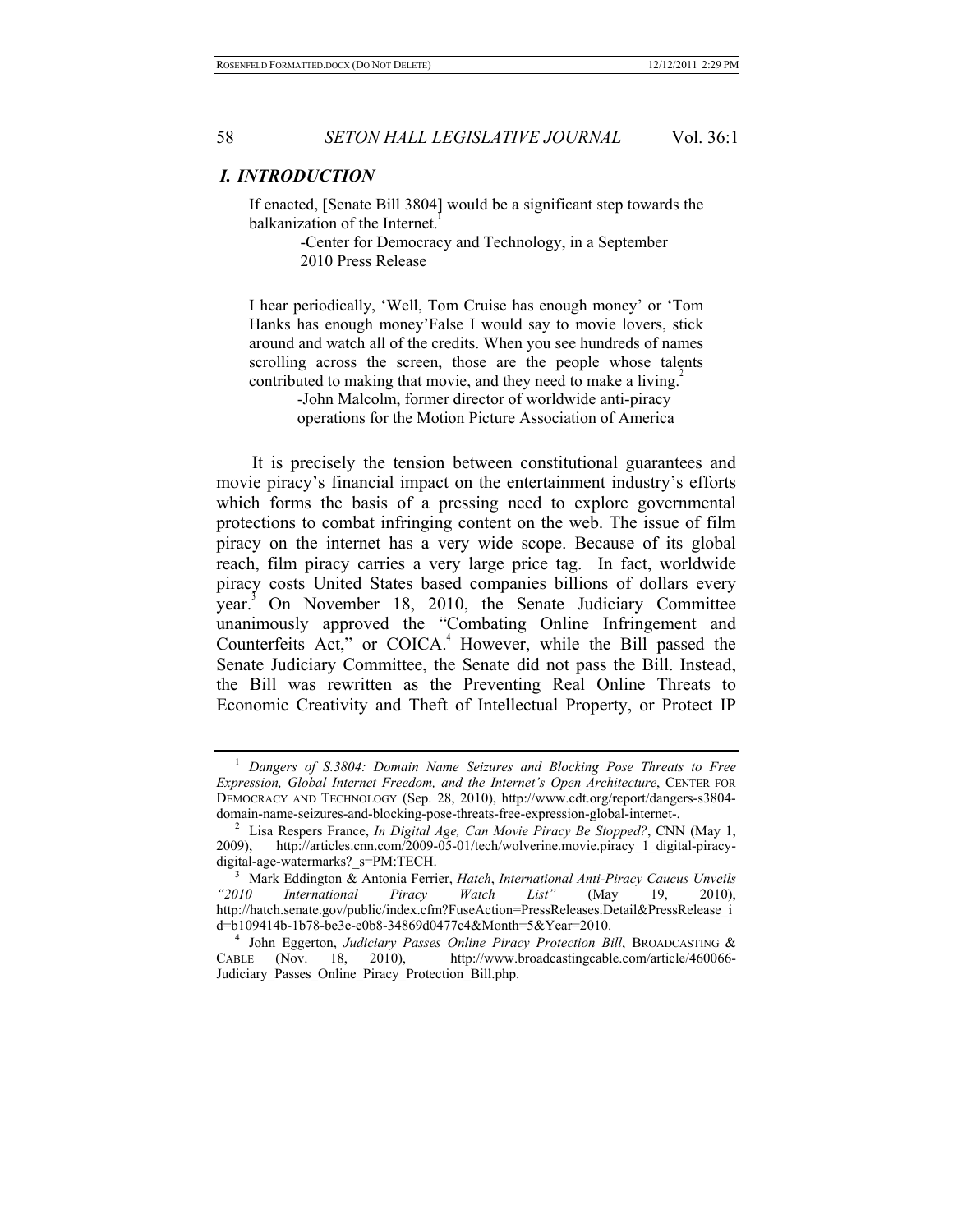Act.<sup>5</sup> Senator Leahy introduced the Bill in May 2011, which has the same goals as COICA, including cracking down on the websites who supply the infringing content. This in turn makes it tougher for consumers to access pirated films and shows on the web. Thus, the most effective way to evaluate the Protect IP Act is to examine COICA, also called Senate Bill 3804, because many of the same assets and challenges posed to Senate Bill 3804 are relevant to the present discussion regarding the Protect IP Act.

This paper will focus exclusively on an analysis of Senate Bill 3804, which gives the Justice Department the ability to bring an in rem action against a domestic domain name used by an Internet site that is "dedicated to infringing activities."<sup>7</sup> After the Attorney General obtains a court order, the Justice Department can serve the court order on the "domain name registrar or, if the domain name registrar is not located within the United States, upon the registry<sup>38</sup> in order to stop that domain name from resolving into the infringing website's IP address. For example, if a court order was obtained against a website, when a user enters that website's URL address into their web browser, the person would not be able to reach that website. This would be effective because one generally does not memorize an IP address, but rather one memorizes a domain name. Furthermore, a search engine result is listed as a domain name, not an IP address. Therefore, unless the user knows what the IP address is for a particular website with infringing material, if the domain name is removed from the registry, he or she will not be able to reach that website.

The Bill also gives the Department of Justice the power to shut down international websites that feature pirated material by cutting off their sources of support (the supply side), such as internet service providers (ISPs), financial transaction providers such as PayPal, and advertisers. This likely is the most effective approach because it targets the core sources that indirectly facilitate the infringers in completing their task. By eliminating an advertiser through the supply side approach, instead of a user in a demand side approach, the Justice Department could more effectively combat and shut down websites

<sup>&</sup>lt;sup>5</sup> Larry Downes, *Leahy's Protect IP bill even worse than COICA*, CNET, http://news.cnet.com/8301-13578 3-20062419-38.html May 12, 2011.

<sup>&</sup>lt;sup>6</sup> S. 968, *Protect IP Act of 2011*, http://www.opencongress.org/bill/112-s968/show.<br><sup>7</sup> Combating Online Infringement and Counterfeits Act ("COICA"), S. 3804, 111th

Cong. §2(a)(1) (2010).<br><sup>8</sup> S. 3804, 111th Cong. § 2(e)(1) (2010).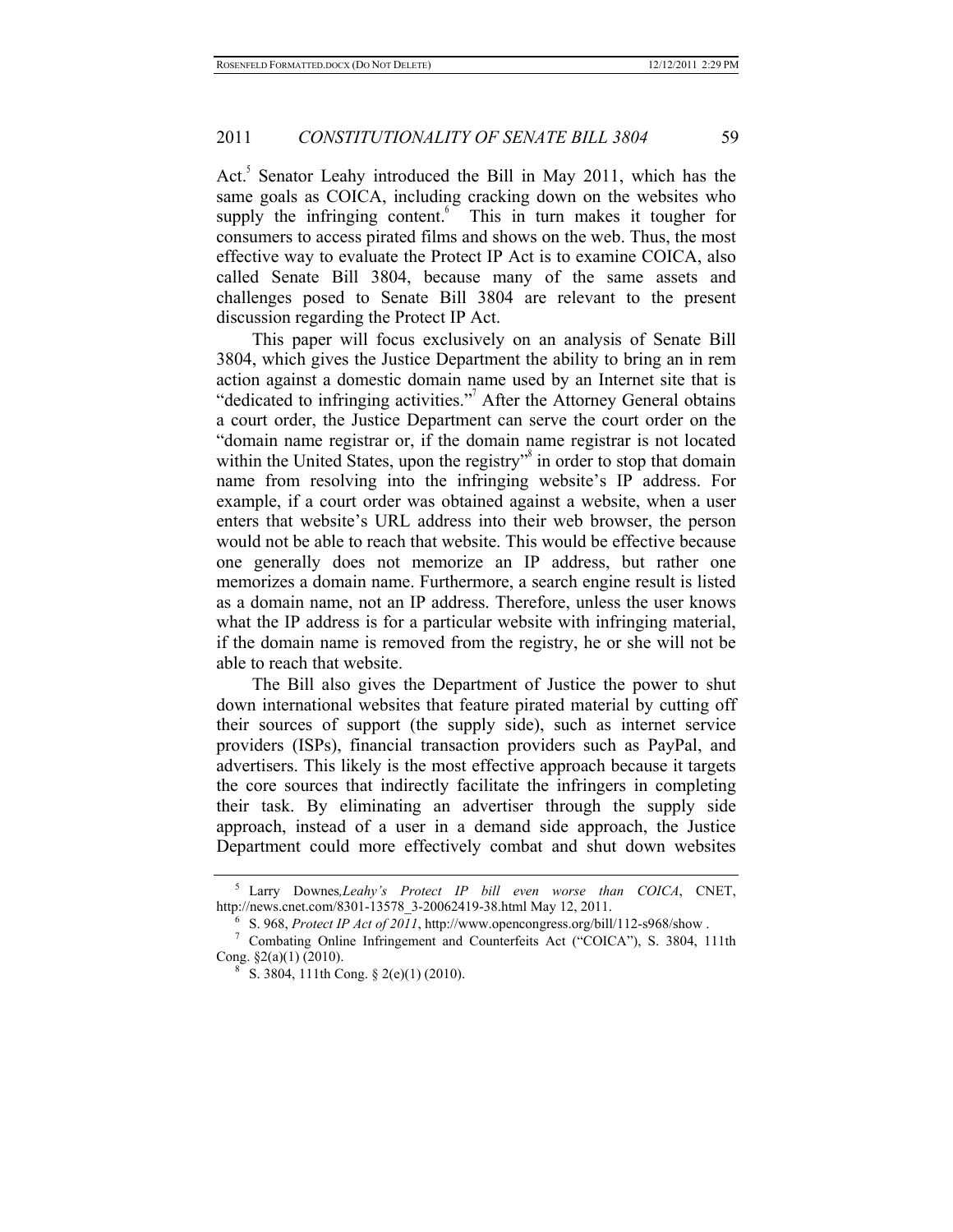dedicated to intellectual property piracy. Instead, going after individual users would, aside from being very inefficient, certainly have much less of an impact on the infringing website.

The Recording Industry Association of America (RIAA) has made attempts to enforce copyrights on the demand-side, but litigation was very expensive and a public relations nightmare for record companies. For example, in *Sony BMG Music Entertainment v. Tenenbaum*, several record companies sued a college student, Joel Tenenbaum, for copyright violations, accusing him of illegally downloading and sharing thirty copyright protected songs.<sup>10</sup> The jury decided against Tenenbaum and awarded the record companies  $$675,000$ .<sup>11</sup> In July 2010, United States District Court Judge Nancy Gertner reduced the judgment to \$67,500.<sup>12</sup> Moreover, Tenenbaum was able to paint himself more as a David versus Goliath, saying that the record company lawyers were "bankrolled by multibillion-dollar corporations, throwing everything they had at someone who wanted to share Come As You Are with other Nirvana fans."<sup>13</sup> Suing on the demand side was also very ineffective since there are so many people who access infringing content, leading to a "whack a mole approach" because it is too difficult to target the "demandside." $14$ 

This paper will assert that exercising jurisdiction over domestic and foreign websites is a strong attribute of the Bill given both the current state of pirated websites originating from international locations and the lack of supply-side legislation in other countries. The main thrust of Senate Bill 3804 is that it would grant the Attorney General the power to seek a court injunction against a domain name to halt illegal activities.<sup>15</sup> The Bill goes after intermediaries precisely when

<sup>9</sup> 672 F. Supp. 2d 217(D. Mass. 2009). 10 *Id.* at 219. 11 Matthew Friedman, comment, *Nine Years and Still Waiting: While Congress Continues to Hold Off on Amending Copyright Law for the Digital Age, Commercial Industry Has Largely Moved on*, 17 VILL. SPORTS & ENT. L.J. 637, 654-55 (2010).<br><sup>12</sup> Rodrique Ngowi, *Judge Cuts Penalty in Song-Sharing Case*, THE ASSOCIATED PRESS

<sup>(</sup>July 10, 2010), http://www.usatoday.com/tech/news/2010-07-09-song-sharing-penalty-

cut\_N.htm.<br><sup>13</sup> Joel Tenenbaum, *How It Feels to Be Sued for \$4.5m*, THE GUARDIAN (July 27, 2009),<br>http://www.guardian.co.uk/music/musicblog/2009/jul/27/filesharing-music-industry.

<sup>&</sup>lt;sup>14</sup> Cecillia Kang, Facebook, Google join to fight Internet piracy legislation, THE WASHINGTON POST, (Nov. 15, 2011).<br><sup>15</sup> S. 3804, 111th Cong. 2(b).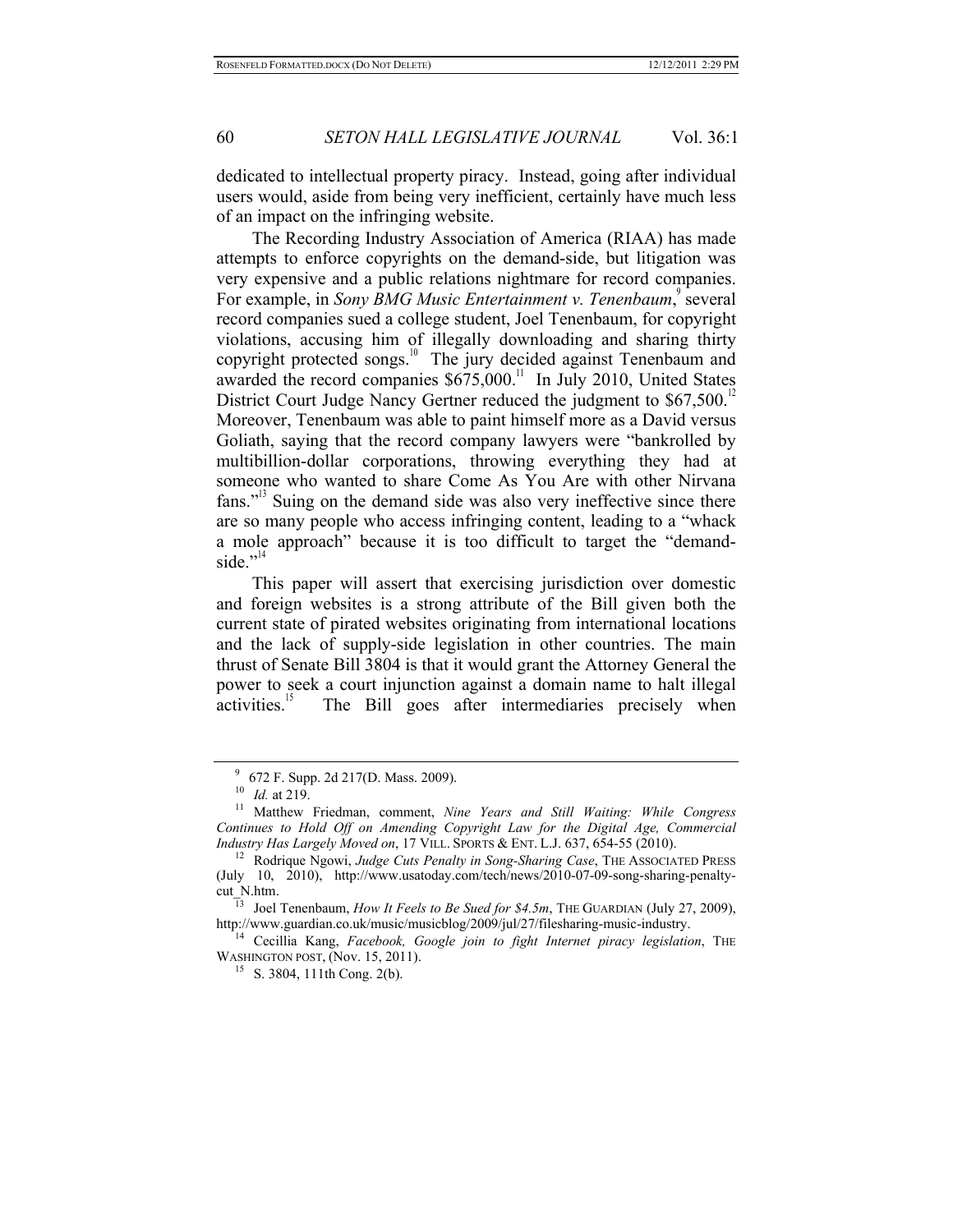jurisdiction cannot be exercised over the websites.<sup>16</sup> When it can be, the Bill calls for seizure of the domain name.<sup>17</sup> Since this landmark legislation has an opportunity to lead to progress in curbing infringing web-based material, it is important to consider the best arguments on both sides of the discussion. Therefore, the purpose of the paper is to analyze the constitutionality of the amended Senate Bill 3804, COICA, and to evaluate the Bill's pros and cons. The paper will analyze the arguments for and against the Bill by drawing upon case law that helps to inform the discussion of balancing the values served by constitutional protections such as freedom of speech and protection of the rights of copyright holders.

#### *II. EXPLANATION OF THE BILL*

What constitutes an infringing website? COICA defines a website to be dedicated to infringing activities if it is "primarily designed, or has no demonstrable commercially significant purpose or use other than. . .offering or providing access in a manner not authorized by the copyright ownerFalse<sup>"18</sup> The Bill's definition includes websites that offer infringing movies for download, streaming, or provide a link to these options.<sup>19</sup> For example, a website that offers pirated movies for users to download could face a temporary restraining order.

#### *A. DOMESTIC WEBSITES*

If a domestic website contains allegedly infringing content, under the Bill's provisions, there are several steps that the Justice Department takes. In order to begin action in federal court, the Attorney General must first send a notice of an alleged violation to the domain name registrant.<sup>20</sup> Next, the Attorney General publishes a notice of the action according to the court's instructions, and sues the domain name registrant.<sup>21</sup> The Attorney General then serves the court order on the domain name registry and the domain name registrar, which will have to "suspend" activities and "may lock" the domain name.<sup>22</sup> Once the

<sup>&</sup>lt;sup>16</sup> *Id.* at 2(e)(2)(A).<br><sup>17</sup> *Id.* at 2(e)(1).<br><sup>18</sup> S. 3804, 111th Cong. § 2(a)(1)(B)(i)-(I) (2010).<br><sup>19</sup> *Id.*<br><sup>20</sup> *Id.* § 2(c)(1)(B)(i).

<sup>20</sup> *Id.* § 2(c)(1)(B)(i). 21 *Id.* § 2(c)(1)(B)(i). 22 *Id.* § 2(e)(1).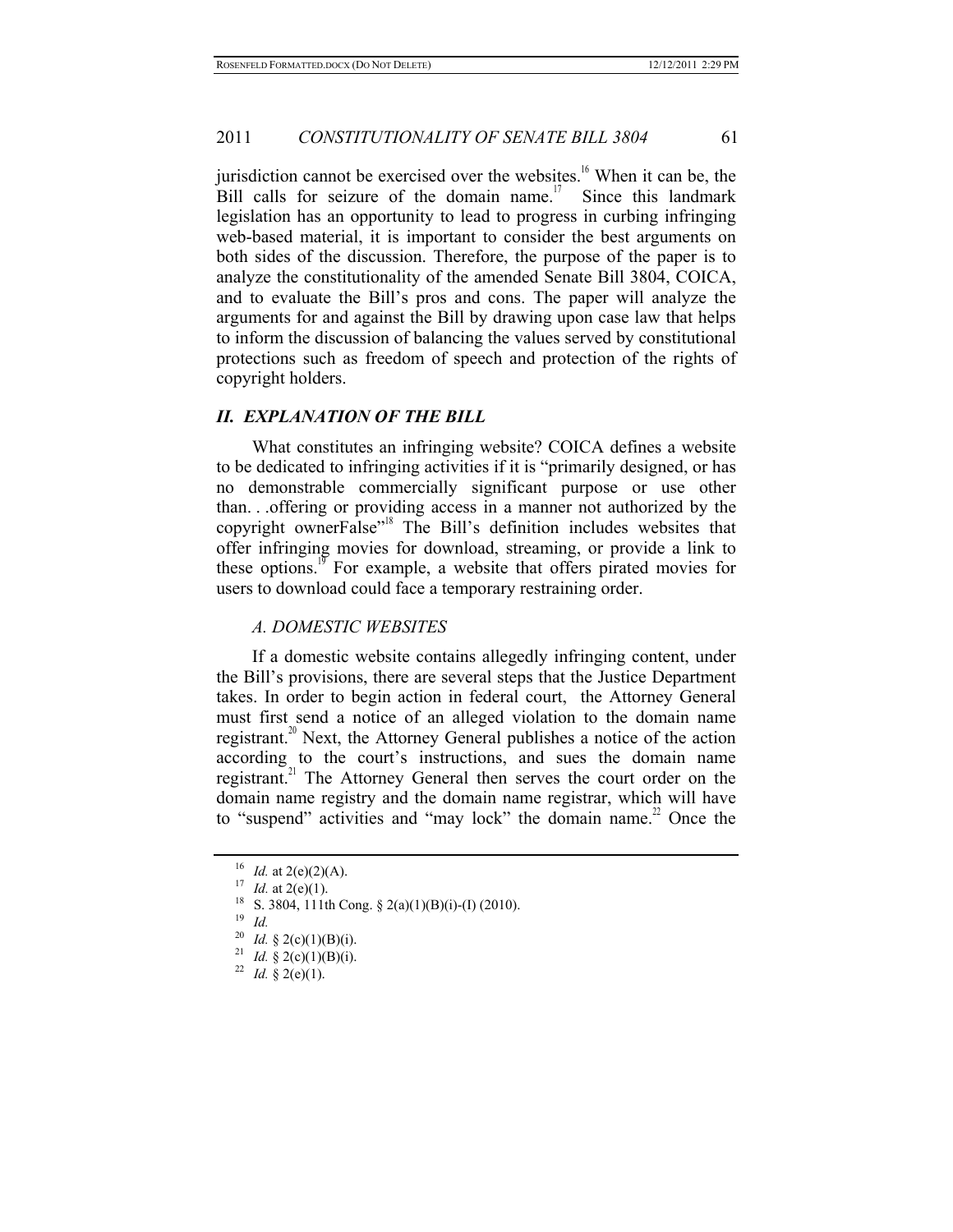Attorney General initiates an in rem action against the alleged infringing domain name, the court can issue an injunction against that domain name to demand that the website "cease and desist" the infringing activity. $^{23}$  Thus, the domain name registrant is given notice early on in the proceedings so that it is aware of the alleged infringing activity, and has an opportunity to stop such illegal actions early.

For domestic websites, there is something akin to a "bad actor list." Once the Attorney General notifies the Intellectual Property Enforcement Coordinator of a court order against a domain name, the Coordinator is required to post the domain name on an internet site. $A^2$ The Bill provides that this website would be accessible to the public.<sup>25</sup> Thus, it would alert the actual and virtual community to any website with infringing content.<sup>26</sup> This puts the public on notice that it is downloading or streaming infringing content, but it is also a form of public shaming. Moreover, it may deter other websites from popping up if potential creators see that the other websites with infringing content have been detected and are facing or have faced consequences.

### *B. NONDOMESTIC WEBSITES*

One noteworthy aspect of Senate Bill 3804 is that it enables the Justice Department to target internationally registered websites. Similar to the process with domestic websites, in order to begin the action in federal court, the Attorney General first sends a notice of an alleged violation to the domain name registrant.<sup>27</sup> Next, the Attorney General publishes a notice of the action according to the court's instructions, and sues the domain name registrant.<sup>28</sup> The proposed statute states that if a court order is received and the domain is registered outside the United States, the Attorney General may, but likely will serve the court order on intermediaries, including service providers, $^{29}$  financial transaction providers, $30$  and advertisers.  $31$  Given that the Justice Department would be able to take these comprehensive steps for a website originating from

- 
- <sup>27</sup> *Id.* § 2(c)(1)(B)(i)<br><sup>28</sup> *Id.* § 2(c)(1)(B)(i)-(ii).<br><sup>29</sup> *Id.* § 2(e)(2)(B)(i).<br><sup>30</sup> S. 3804, § 2(e)(2)(B)(ii).<br><sup>31</sup> *Id.*, § 2(e)(2)(B)(iii).
- 

<sup>23</sup> *Id.* § 2(b).<br>
24 S. 3804 § 2(f).<br>
25 *Id.*, § 2(f).<br>
26 *Id.*<br>
27 *J<sub>d</sub>* s 2(a)(1)(D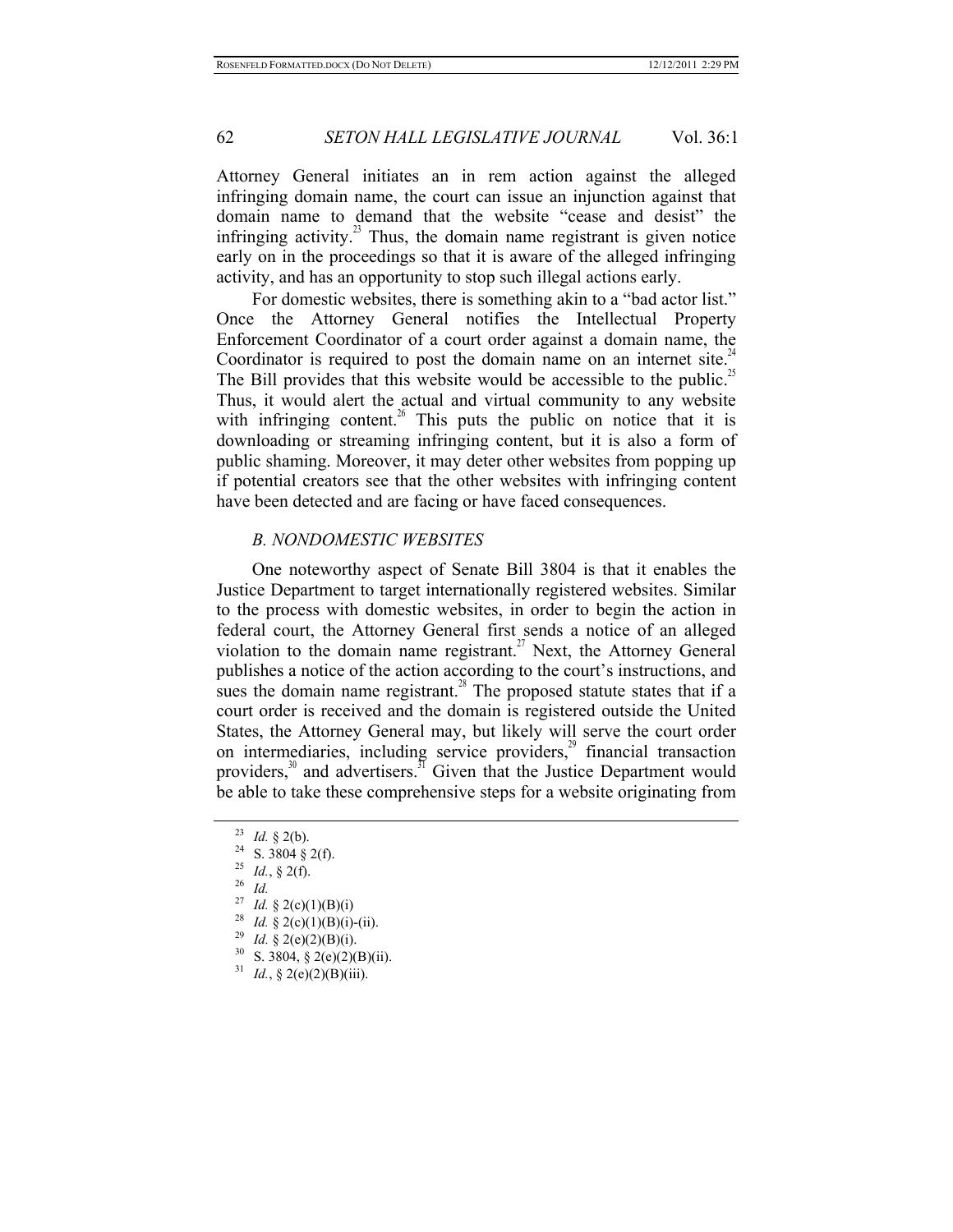a source outside our nation's borders, the Bill goes to great lengths to determine if it indeed targets United States consumers in the first place. Factors that the court considers in this analysis include whether there is evidence that the website is intended to provide an illicit service or good or access to these goods or services to a U.S. consumer, $32$  whether the website has "reasonable measures"<sup>33</sup> to prevent these goods or services from being accessed in the United States, and whether the prices for the goods are in U.S. currency.<sup>34</sup> These indicia help guarantee that there are certain jurisdictional prerequisites and criteria that the Justice Department would have to use in order to justify its decision to go after an internationally based website. Given these specifications, these criteria are also an effective response to critics who decry the Bill as granting the U. S. government too much leeway in making determinations over which websites to target.

If the domain is registered outside the United States, there are numerous implications for the website.<sup>35</sup> The definition of an infringing website also has an internationally-minded framework built into its terms.<sup>36</sup> The definition's use of the phrase "providing access" encompasses peer-to-peer indicies such as the Pirate Bay, a notorious conduit for infringement described as a website "that provide[s] links to copyrighted works, even if the actual BitTorrent streams are hosted elsewhere."37 To proceed against a website, the Attorney General files a lawsuit (an in rem action) against the website's domain name in the District of Columbia.<sup>38</sup> If a court order is received and the domain is registered outside of the United States, the Attorney General can act against the domain by serving the court order on three types of companies which enable the website to be accessible within the United States: internet service providers, financial transaction providers, and advertisers.<sup>39</sup>

<sup>&</sup>lt;sup>32</sup> *Id.* § 2(d)(2)(B)(i)-(ii).<br><sup>33</sup> *Id.* § 2(d)(2)(B)(iii).<br><sup>34</sup> *Id.* § 2(d)(2)(B)(iv).<br><sup>35</sup> *Id.* at 2(e)(2)(B).<br><sup>36</sup> S. 3804, 2(d)(2)(B).<br><sup>36</sup> S. 3804, 2(d)(2)(B).<br><sup>37</sup> Declan McCullagh, *Piracy Domain Seizure Bill* 8:00 PM), http://news.cnet.com/8301-13578\_3-20020408-38.html#ixzz144lLZzNy. 38 S. 3804, § 2(d)(2)(A). 39 *Id.* § 2(e)(2)(A)-(B).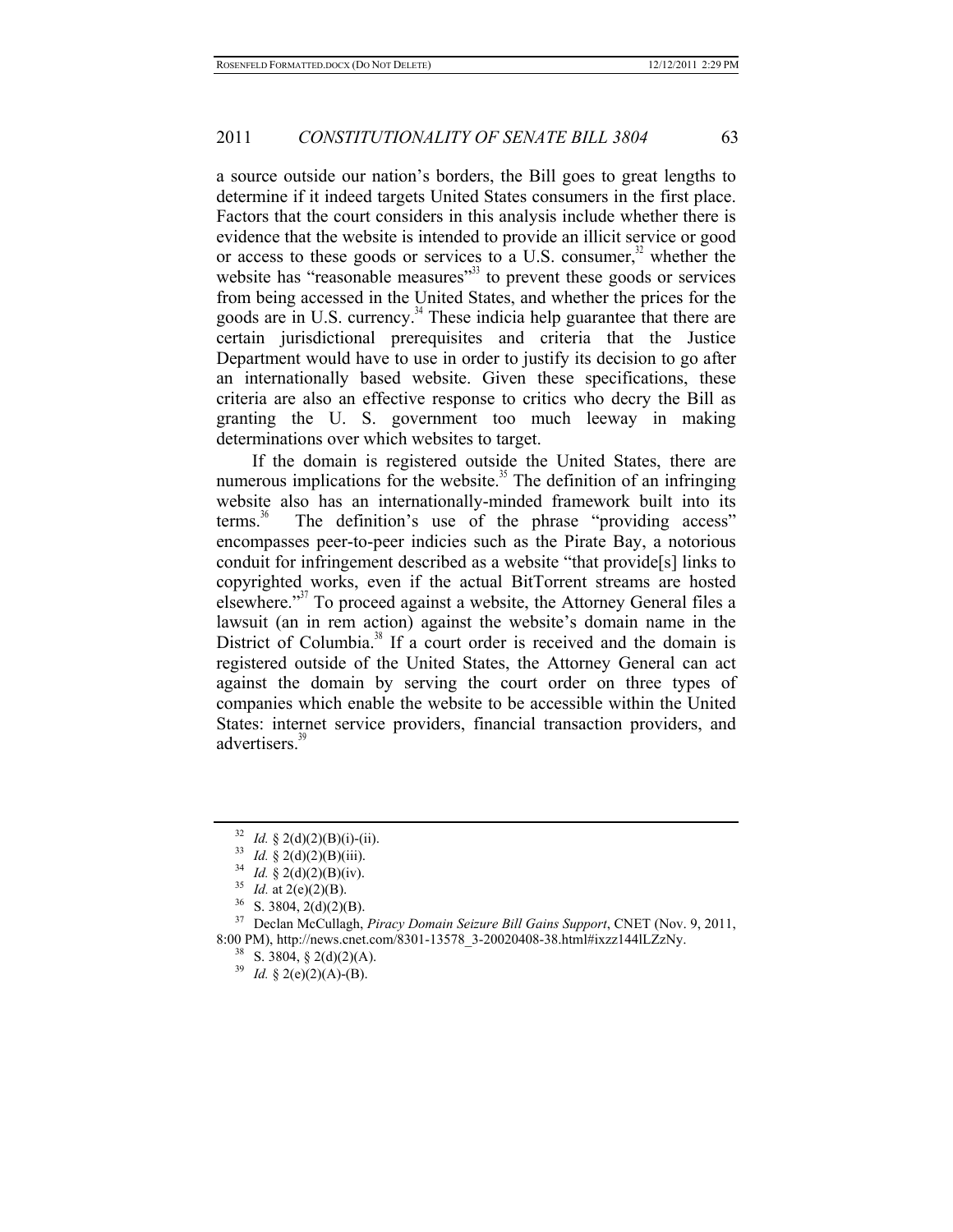#### i. Internet Service Providers

The targeting of internet service providers does not apply to domestically registered websites, but only internationally registered websites.<sup>40</sup> An internet service provider must, "as expeditiously as reasonable[,] take technically feasible and reasonable steps" to prevent the website name from finding its IP address.<sup>41</sup> In practice, the Attorney General would obtain an injunction preventing domain name servers in the United States from translating the website's URL into a numeric IP address. $42$  In other words, the domain name servers would prevent computers from being able to reach that website. However, the ISP does not have to "change its network to comply with the order."<sup>43</sup> Moreover, the ISP does not have to take any measures "with respect to domain name lookups not performed by its own domain name system server.  $\cdot$ <sup>, $^{34}$ </sup> Basically, this means that the ISP does not have to police other servers.

### ii. Financial Transaction Providers

The targeting of financial transaction providers does not apply to domestically registered websites. For internationally registered websites that infringe upon copyrighted material, a "financial transaction provider" must take "reasonable measures, as expeditiously as reasonable<sup>"45</sup> to prevent financial transactions between the U.S. customers and the website that has infringing material. This means that if a website allows a user to download a pirated film for two dollars and uses a "financial transaction provider" such as Paypal to process the transaction, the Attorney General may serve the court order to Paypal ordering it not to process the transaction.<sup> $46$ </sup> Paypal would be required to stop processing U.S. customers' transactions for that domain name and to stop allowing its trademark to be used on the website with the infringing content.

<sup>&</sup>lt;sup>40</sup> *Id.* § 2(e)(2)(B)(i).<br><sup>41</sup> *Id.* § 2(e)(2)(B)(i).<br><sup>42</sup> *Id.* § 2(e)(2)(B)(i).<br><sup>43</sup> *Id.* § 2(e)(2)(B)(i)(I)(aa).<br><sup>44</sup> S. 3804 § 2 (e)(2)(B)(i)(I)(bb).<br><sup>45</sup> *Id.* § 2(e)(2)(B)(ii).<br><sup>46</sup> S. 3804, 111th Cong..§ 2(e)(2)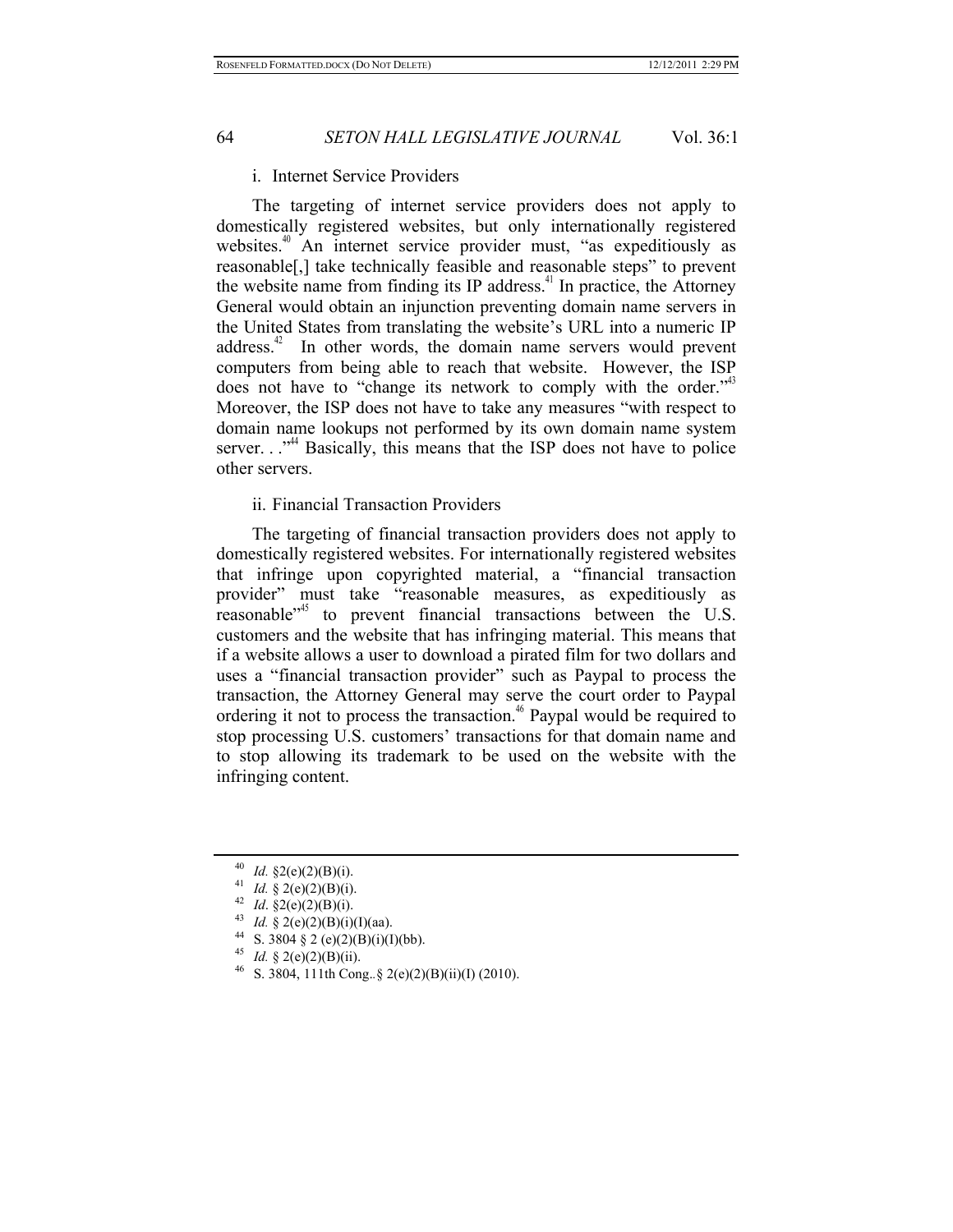#### iii.Advertisers

The targeting of advertisers also does not apply to domestically registered websites. The Attorney General may serve the court order to an advertising service ordering it to take "reasonable measures, as expeditiously as reasonable" to cease advertising on the website.<sup> $4$ </sup> This is an incredibly important provision because at the heart of many of these websites is that they may offer the film for free in order to attract users to the website. After all, part of the allure of a movie website to the consumer is obtaining the infringing content for free. Thus, these websites earn money by demonstrating to advertisers that the website is accessed by a large amount of people.

Moreover, as demonstrated by the *Grokster* case below, showing that the company does not directly financially profit from the infringement,since users do not pay for the content, could sometimes help the company in escaping liability.<sup>48</sup> On the other hand, *Grokster* also decided that one infringes vicariously by profiting from direct infringement by not exercising a right to stop it.<sup> $49$ </sup> This provision in the Bill solidifies part of the Court's holding in *Grokster.* In that case, even though Grokster did not charge users for accessing the infringing content, the company did reap a financial reward from advertisers doing business with the website.<sup>50</sup> If the advertisers were unable to exist, it would be unlikely that a company such as Grokster would have an incentive to still provide its service.<sup>5</sup>

#### *III. AREAS WHERE THE BILL COULD BE STRENGTHENED*

Even though the proposed Bill would give greater power to the Justice Department to target the supply side of the website through its internet service provider, advertisers, and financial transaction providers doing business with the website, the terms "reasonable measures, as expeditiously as reasonable" are relatively vague and may necessitate further specifications.<sup>52</sup> Any of the above three entities (domain name registry, financial transaction provider and advertiser) who take action in order to comply with the court order will be immune from any federal

<sup>47</sup> *Id.* § 2(e)(2)(B)(iii).<br><sup>48</sup> MGM Studios, Inc. v. Grokster, Ltd., 545 U.S. 913, 914 (2005).<br><sup>49</sup> *Id.*<br><sup>50</sup> *Id.* at 913.

<sup>&</sup>lt;sup>50</sup> *Id.* at 913.<br><sup>51</sup> *Id.*<br><sup>52</sup> S. 3804, 111th Cong. § 2(e)(2)(B)(ii)(I) (2010).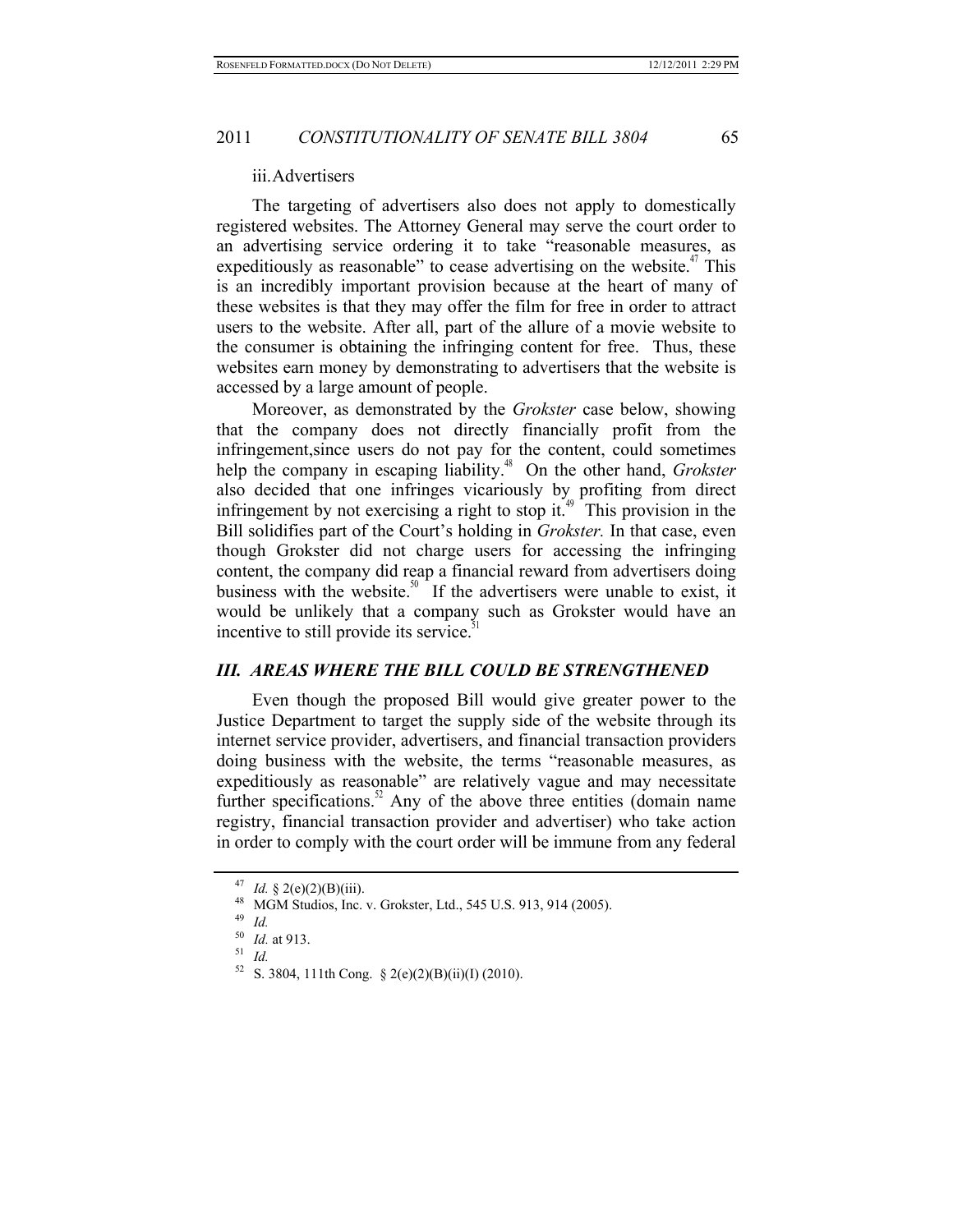or state action against any act reasonably taken to comply with the order.<sup>53</sup> Just as with domestic websites, there is also a "bad actor" list with regard to international websites. Once the Attorney General notifies the Intellectual Property Enforcement Coordinator (the Coordinator is responsible for "implementing the Administration's overall [intellectual property enforcement] strategy<sup>"54</sup>) of a court order against a domain name, the Coordinator is required to post the domain name on a "publically available internet site."<sup>55</sup> The bad actor list's website would be accessible to the public and thus would alert consumers to any website with the infringing content. $56$ 

But would the Bill be realistically enforceable? A concern might be that an entity that creates an infringing website may be able to easily change the website name very slightly once it is caught. However, Senate Bill 3804 addresses this issue. According to the Bill, the Attorney General may apply to have a court order modified to include similar or reconstituted domain names.<sup>57</sup> There is an opportunity, however, to make a change or undo the order, which actually can function as an incentive for a website to stop posting illegal content. The website owner or registry owner can petition the court to modify or revoke the order if the domain name registry expires, or, for example, once a domain name stops posting pirated movies.<sup>58</sup>

### *IV. ARGUMENTS AGAINST SENATE BILL 3804*

The opponents to Senate Bill 3804 include the Center for Democracy & Technology (CDT), the Electronic Frontier Foundation, and the Distributed Computing Industry Association.<sup>59</sup> In response to criticism,<sup>60</sup> Senator Patrick Leahy (D-VT), one of the Bill's sponsors,

ComputerWorld,

<sup>&</sup>lt;sup>53</sup> *Id.* § 2(e)(5)(A).  $^{54}$  Office of the U.S. Intellectual Property Enforcement Coordinator, THE WHITE HOUSE, http://www.whitehouse.gov/omb/intellectualproperty/bio\_espinel (last visited Oct. 12,

<sup>2012).&</sup>lt;br><sup>55</sup> S. 3804, § 2(f).<br><sup>56</sup> *Id.* <sup>57</sup> *Id.* § 2(h)(1)(A).<br><sup>58</sup> *Id.* § 2(h)(2).<br><sup>59</sup> *S. 3804 Combating Online Infringement and Counterfeits Act*, GOVTRAK.US, http://www.opencongress.org/bill/111-s3804/show (last visited Nov. 9, 2011). 60 Jaikumar Vijayan, *Outcry prompts amendments to online IP protection bill*,

http://www.computerworld.com/s/article/9188780/Outcry\_prompts\_amendments\_to\_online \_IP\_protection\_bill, (Sept. 29, 2010).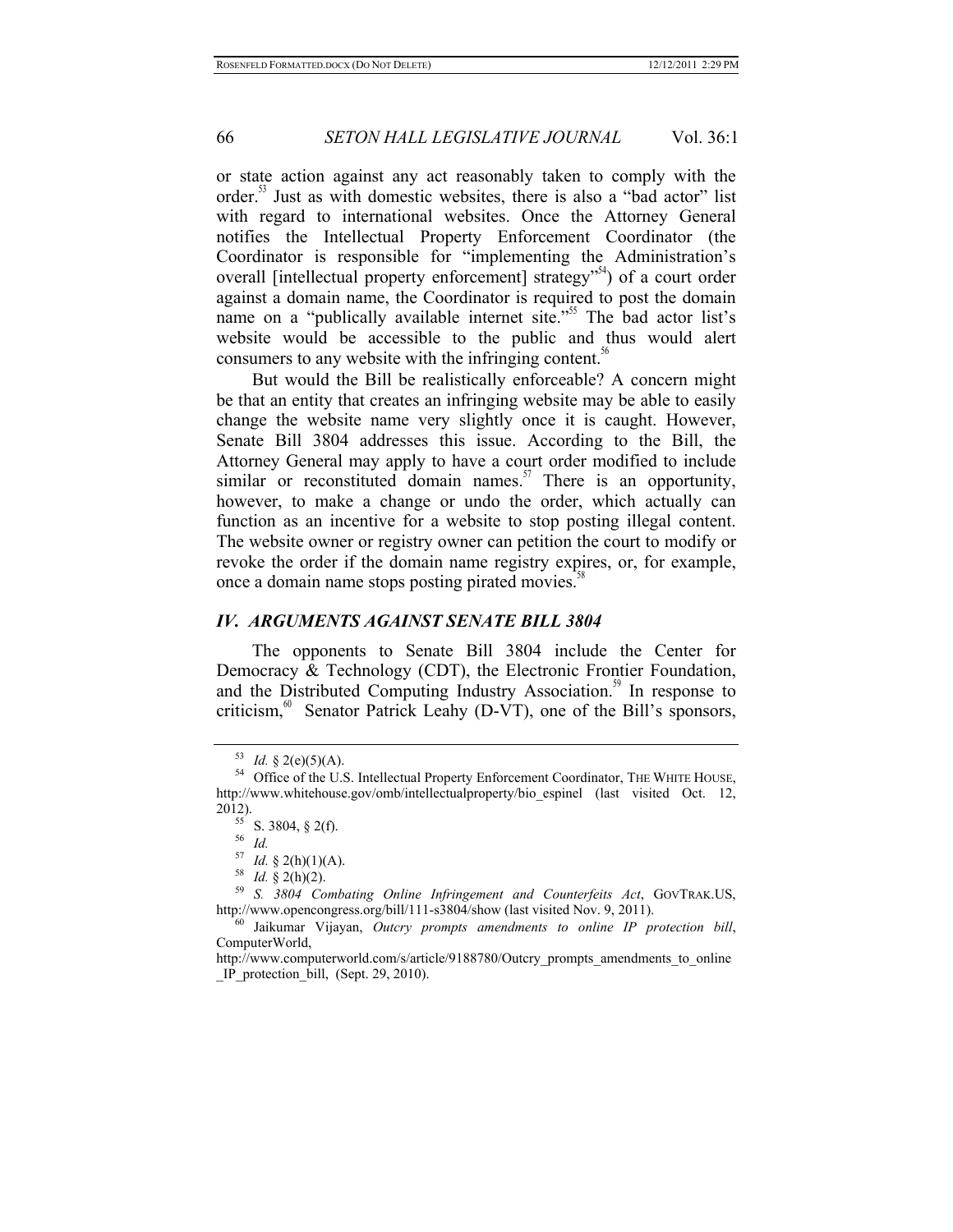amended the Bill with other legislators on September 29, 2010 as a result of criticism from digital rights groups such as the Electronic Frontier Foundation and high-tech engineers. $61$  Thus, it may have neutralized some of the opposition's concerns. The Bill that the Senate Judiciary approved on November 18, 2010, has incorporated the September 29, 2010 amendments in their entirety. Thus, the paper will compare the original proposed version to its most current form. The November 18, 2010 Bill contains four major revisions.

First, the original Bill contained a separate provision for action on the part of the Attorney General without the necessity for a court order.<sup>62</sup> The Attorney General was authorized to post websites that are suspected of being primarily dedicated to infringing activity on a publicly accessible list. $63$  Companies, such as internet service providers, would be allowed to voluntarily take actions to prevent public access to those websites and would be immune from any legal action as a result. $64$ In other words, the Attorney General, by listing the suspected infringing website on a list without having to seek a court order and allowing a company to take action accordingly, would have free reign to use its office to limit access to suspected infringing websites without the judicial system's approval.<sup>65</sup> The only check on this power was that a website would retain the right to petition a court to be removed from this list.<sup>66</sup> These two provisions were stricken completely from the amended Bill.

Second, the original Bill directed internet service providers served with a court order against a website to "take reasonable measures" to prevent users from accessing infringing websites, and it directed financial transaction providers served with the same court order to "take reasonable measures" to block transactions for that website.<sup>67</sup> However, there was no explanation as to how to define "reasonable" or how far these providers were required to go to comply with the court order. The amended Bill now guides internet service providers to "take technically

<sup>61</sup> Cecilia Kang, *Senate Piracy Bill Changed After Criticism by ISPs, Engineers, Public Advocates*, WASH. POST., Sept. 29, 2010, http://voices.washingtonpost.com/posttech/2010/09/senate\_piracy\_bill\_changed\_aft.html.<br>
<sup>62</sup> S. 3804, §2(j)(1). (as introduced by Senate, Sept. 20, 2010).<br>
<sup>63</sup> S. 3804, § 2 (2324)(j)(1-2) (as introduced by Senate, Sept.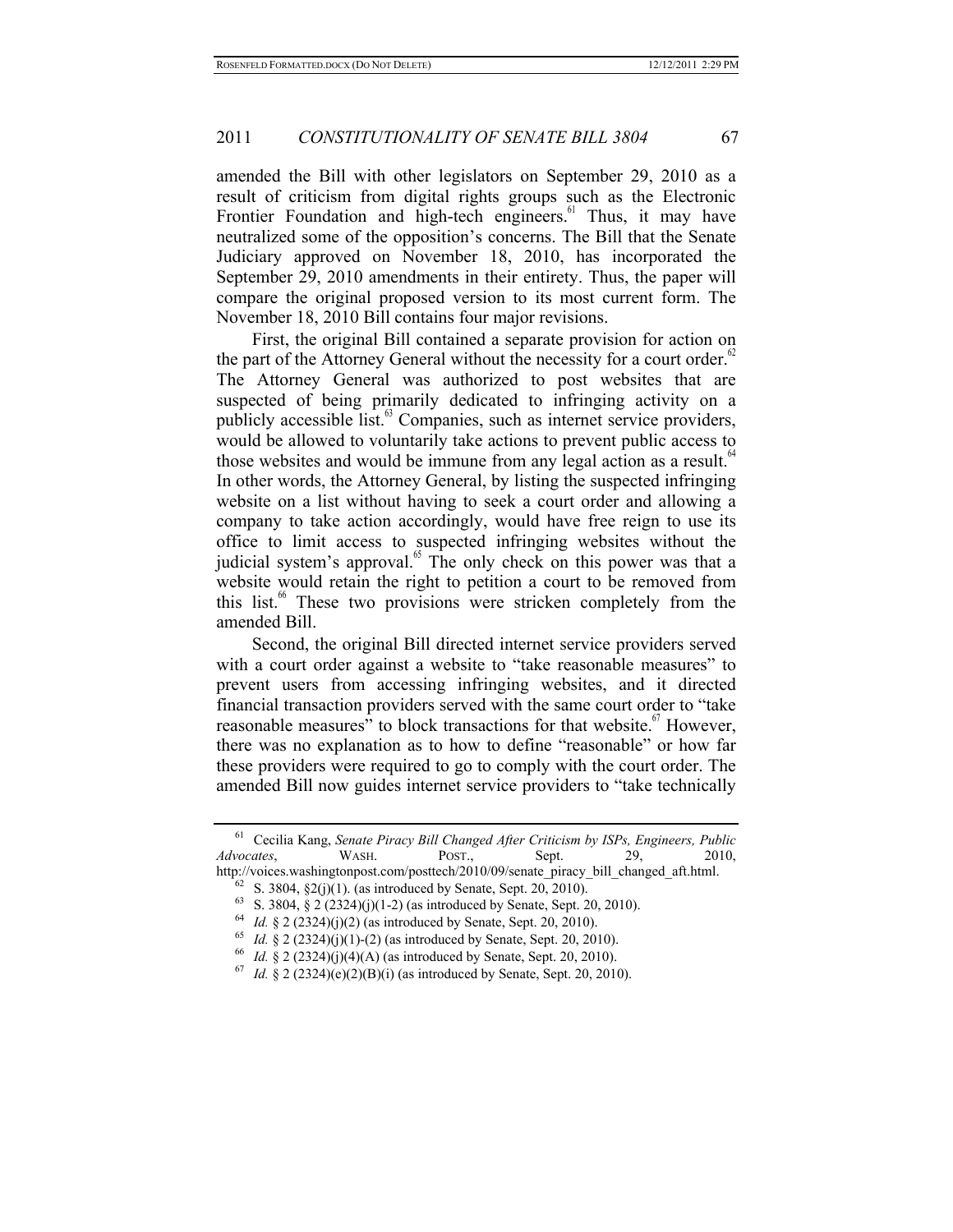feasible and reasonable steps" to comply with the court order.<sup>68</sup> Specifically, an internet service provider would not be required to "modify its network of other facilities[,]" "take any steps...not performed by its own domain name server[,]"or "prevent access" to a website when it "has been effectively disabled by other means."<sup>69</sup> The amended Bill directs financial transaction providers to act "as expeditiously as reasonable," but no more specific elaboration has been added.<sup>70</sup>

Third, the original Bill provides immunity from "action . . . in any Federal or State court or administrative agency."<sup>1</sup> The amended Bill contains the same language, but also more explicitly states that those acting to comply with a court order "shall not be liable to any party for any acts reasonably designed to complyFalse<sup> $n^2$ </sup> Fourth, not present in the original Bill, the amended Bill legislates cooperation with other enforcement agencies by requiring that the Attorney General "develop a deconfliction process in consultation with other law enforcement agencies. . .to coordinate enforcement activities. . . .<sup>73</sup>

### *A. First Amendment*

The CDT stated that Senate Bill 3804 violates the First Amendment because it could require a court to impose a prior restraint on speech.<sup>74</sup> The organization states that Senate Bill 3804 would overstep the bounds of *Nebraska Press Association v. Stuart*,<sup><sup>3</sup> because</sup> even if it blocked illegal content, in doing so, it would also restrict lawful material. In fact, a *Los Angeles Times* editorial may have referred to CDT when it argued that "[s]ome technology advocates and public interest groups also have warned that the [B]ill's domain-name

<sup>&</sup>lt;sup>68</sup> *Id.* § 2(e)(2)(B)(i).<br>
<sup>69</sup> S. 3804, § 2(e)(2)(B)(i)(I)(aa)-(cc).<br>
<sup>70</sup> *Id.* § 2(e)(2)(B)(ii)(I).<br>
<sup>71</sup> *Id.* § 2 (2324)(e)(3) (as introduced by Senate, Sept. 20, 2010).<br>
<sup>72</sup> S. 3804, 111th Cong. § 2(e)(5)(A) (201 *Expression, Global Internet Freedom, and the Internet's Open Architecture*, CENTER FOR DEMOCRACY AND TECHNOLOGY, http://www.cdt.org/report/dangers-s3804-domain-nameseizures-and-blocking-pose-threats-free-expression-global-internet- (last visited Oct. 12, 2011).

<sup>&</sup>lt;sup>75</sup> *The Dangers of S. 3804: Domain Name Seizures and Blocking Pose Threats to Free Expression, Global Internet Freedom, and the Internet's Open Architecture*. CENTER FOR DEMOCRACY AND TECHNOLOGY, (Sept. 28, 2010).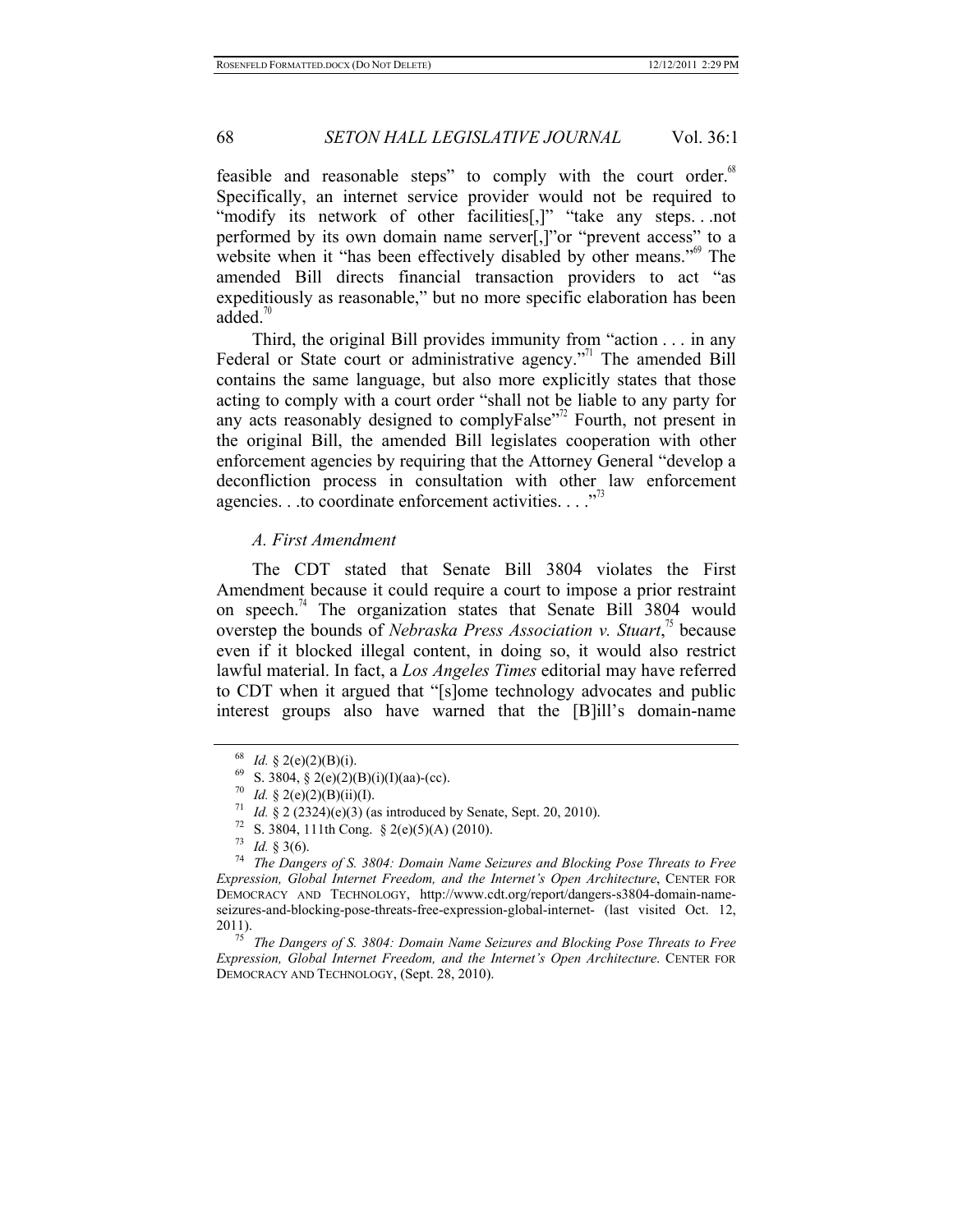provisions would violate free-speech principles — because some legitimate content may exist alongside pirated material on blocked sites."76 In *Stuart*, the Supreme Court invalidated a trial judge's order that was designed to prevent reporters from disseminating incriminating information about a criminal defendant.<sup>77</sup> The Supreme Court relied in part on the rules against prior restraints to invalidate the order.<sup>78</sup> The Court noted that the restraining order would be difficult to police.<sup>9</sup> The CDT says the Bill would violate the First Amendment because it is not "narrowly tailored" to meet constitutional requirements such as those announced in *Stuart*.<sup>80</sup> However, CDT fails to acknowledge that preliminary injunctions are granted in copyright infringement cases "as a matter of course."81 In his article, Eugene Volokh explains that the Supreme Court, in *Harper & Row, Publishers, Inc. v. Nation Enterprises*,<sup>82</sup> held that the First Amendment does not protect copyright infringing speech.<sup>83</sup> To avoid chilling free speech, facts and ideas are not copyrightable, and there also is a fair use exception. $84$  "Copyright, the Court said, is itself an 'engine of free expression' because it 'supplies the economic incentive to create and disseminate ideas."<sup>85</sup>

Senate Bill 3804 suppresses only the websites whose primary purpose has been found to engage in the distribution of pirated films, which is already an illegal act. In fact, the very definition used in COICA is that the website would have to be "primarily designed" or have "no demonstrable commercially significant purpose" other than

<sup>&</sup>lt;sup>76</sup> Editorial, *Sinking the online pirates*, LOS ANGELES TIMES, November 28, 2010, http://www.latimes.com/news/opinion/editorials/la-ed-piracy-20101128,0,7950612.story

<sup>&</sup>lt;sup>7</sup> The Dangers of S. 3804: Domain Name Seizures and Blocking Pose Threats to Free *Expression, Global Internet Freedom, and the Internet's Open Architecture*. CENTER FOR DEMOCRACY AND TECHNOLOGY, (Sept. 28, 2010). 78 *Id.*

<sup>79</sup> Nebraska Press Association v. Stuart, 427 U.S. 539, 565-66 (1976) ("The need for *in personam* jurisdiction also presents an obstacle to a restraining order that applies to publication at large a distinguished from restraining publication within a given Jurisdiction.").<br><sup>80</sup> *The Dangers of S. 3804: Domain Name Seizures and Blocking Pose Threats to Free* 

*Expression, Global Internet Freedom, and the Internet's Open Architecture*. CENTER FOR DEMOCRACY AND TECHNOLOGY, (Sept. 28, 2010). 81 Mark A. Lemley & Eugene Volokh, *Freedom of Speech and Injunctions in* 

*Intellectual Property Cases*, 48 DUKE L.J. 147, 150 (1998).<br><sup>82</sup> 471 U.S. 539 (1985).<br><sup>83</sup> Lemley & Volokh, *supra* note 81, at 166.<br><sup>84</sup> *Id.* at 194.<br><sup>85</sup> *Id.* at 166.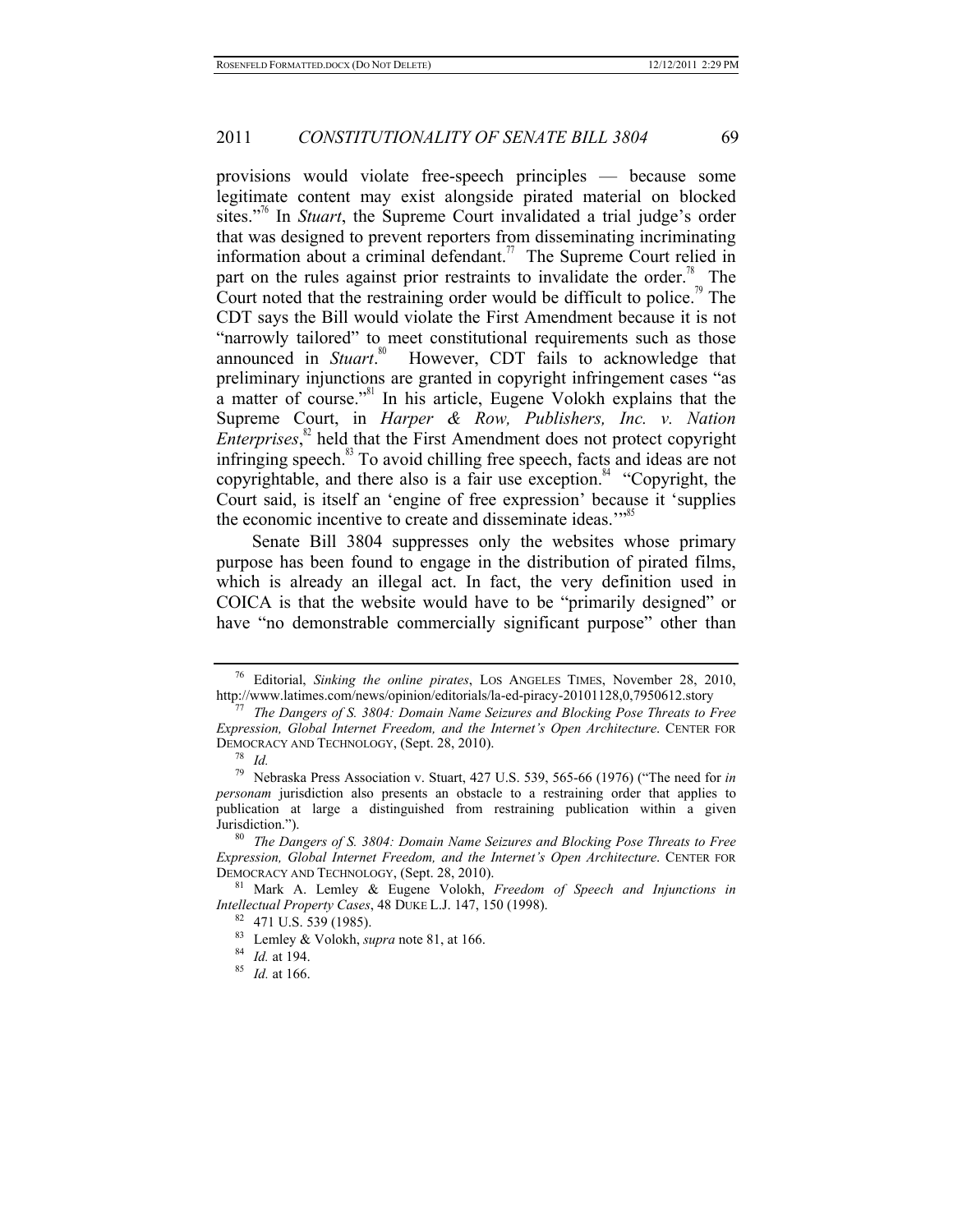infringement. $\frac{86}{10}$  The provision means that not only would it be clear that the website's goal was to violate copyright law, but also that there would be nothing of value left in the website that would be stifled if others were prevented from accessing it.

#### *B. Fifth Amendment*

The Bill also comports with the Fifth Amendment. In addition to the Fifth Amendment limiting law enforcement in its use of illegally obtained evidence, it also includes the privilege against selfincrimination: "nor shall be compelled in any criminal case to be a witness against himself."<sup>87</sup> Law enforcement can basically compel ISPs to release information: "the entire internet world of stored internet communications can be subpoenaed via the intermediaries of ISPs."<sup>88</sup> The only standard is that the information be relevant to the investigation, which is a relatively low threshold.<sup>89</sup> The "Fifth" Amendment [defense] fails because third parties such as ISPs can divulge information without implicating any privilege against selfincrimination of their own.<sup>"90</sup> This means that a third party cannot invoke the Fifth Amendment. In other words, the ISP itself is innocent; it has not done anything wrong, so it cannot assert the Fifth Amendment privilege of self-incrimination because there is no information from the subpoena that can implicate them in anything. The information can implicate the person creating a website that features a pirated movie.

Additionally, the CDT argues that the ability for the Attorney General to seek a preliminary injunction functions as a prior restraint and, in the case of Senate Bill 3804, does not meet the requisite procedural safeguards.<sup>91</sup> These include a full hearing on the case's merits with parties in attendance. $92$  Critics have stated that the Bill denies due process to website operators "due to the unreasonable demand of having to travel from around the globe in order to appear in a

<sup>86</sup> S. 3804, 111th Cong. § 2 (a)(1)(B)(i)-(I) (2010). 87 U.S. CONST. amend V. 88 Orin S. Kerr, *Digital Evidence and the New Criminal Procedure*, 105 COLUM. L. REV. 279, 296 (2005).<br><sup>89</sup> *Id.* at 297.

<sup>&</sup>lt;sup>90</sup> *Id.* at 296.<br><sup>91</sup> *The Dangers of S. 3804: Domain Name Seizures and Blocking Pose Threats to Free Expression, Global Internet Freedom, and the Internet's Open Architecture*. CENTER FOR DEMOCRACY AND TECHNOLOGY, (Sept. 28, 2010). 92 *Id.*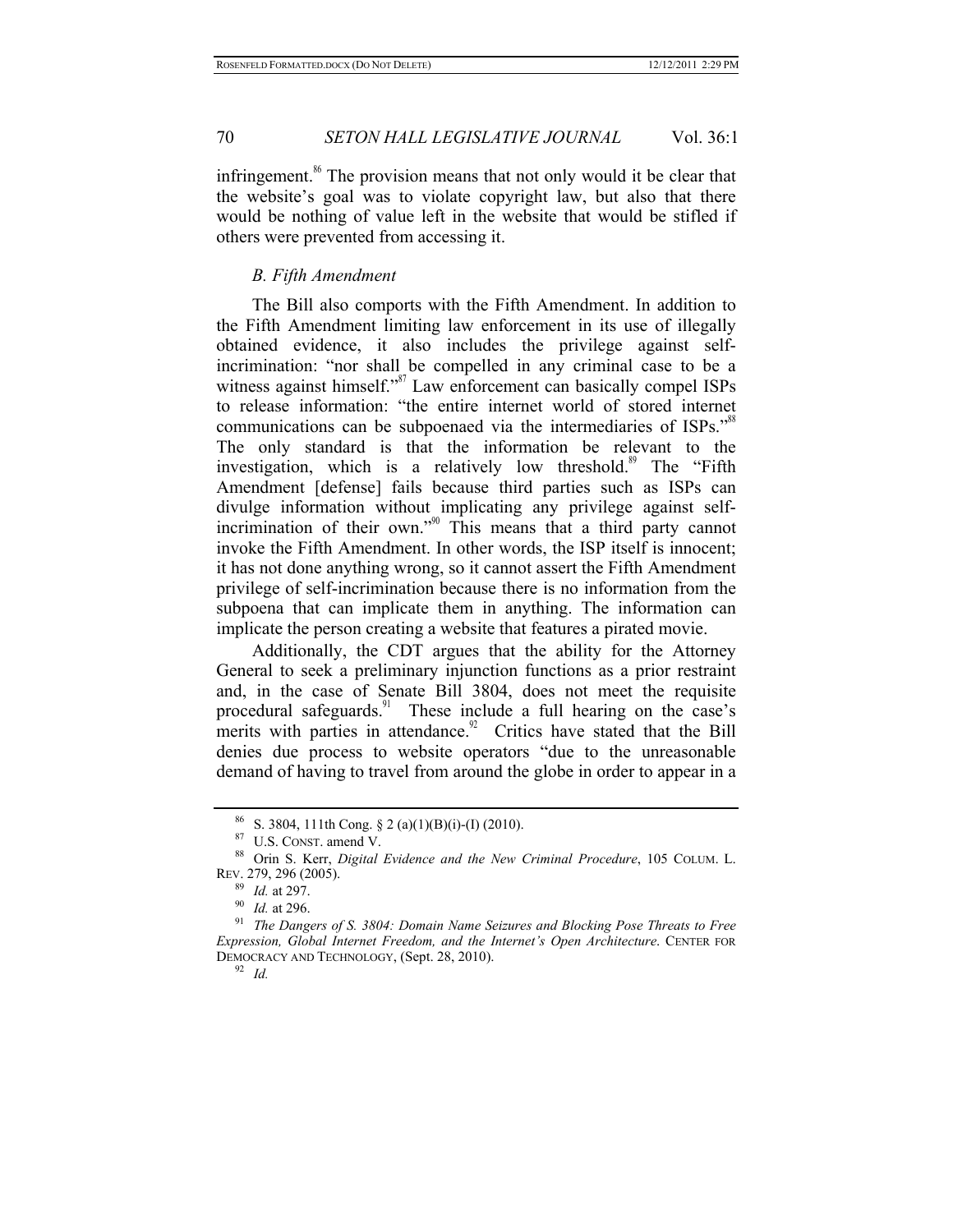U.S. courtroom to fight the claims of copyright infringement.<sup>"93</sup> The response to this concern is that if a web operator sponsors a website with alleged pirated movies, and thus is allegedly engaging in illegal behavior that affects the United States, they should be prepared to travel to the United States to defend their claim or hire a U.S. lawyer. The Bill indeed considers several factors to determine if the website targets a U.S. audience. These include the following: (1) whether the website provides infringing material to a U.S. user;  $(2)$  whether there is evidence that the website is not intending to provide the goods, their access or the delivery of the infringing material to a U.S. user; $\frac{3}{5}$  (3) whether there is evidence that the internet site has "reasonable measures to prevent" the infringing material to be acquired in the United States;<sup>5</sup> (4) whether the website offers services acquired in the United States; $\degree$ and (5) whether the price for the infringing material is listed in U.S. dollars.<sup>98</sup> Once the court considers these factors, it would be able to determine "whether an Internet site conducts business directed to residents of the United States."<sup>99</sup> If that is the case, there certainly is a strong argument that that the website operators would have the resources and incentives to protect their interests in a hearing.

#### *C. Fourth Amendment*

An additional concern involves the Fourth Amendment. The Fourth Amendment guards against unreasonable searches and seizures.<sup>100</sup> The Fourteenth Amendment applies the Fourth Amendment to the states.<sup>101</sup> In *Rehberg v. Paulk*<sup>102</sup>, and *United States v. Ahrndt*<sup>103</sup>, federal courts looked at whether the government violates the Fourth

<sup>93</sup> Jared Moya, *U.S. Chamber of Commerce: "Censoring Foreign P2P sites Not Censorship,"* ZEROPAID (Sept. 29, 2010), http://www.zeropaid.com/news/90904/uschamber-of-commerce-censorin-foreign-p2p-sites-not-censorship/<br>
<sup>94</sup> S. 3804, 111th Cong. § 2(d)(2)(B)(i) (2010).<br>
<sup>95</sup> Id. § 2(d)(2)(B)(ii).<br>
<sup>96</sup> Id. § 2(d)(2)(B)(iii).<br>
<sup>97</sup> Id. § 2(d)(2)(B)(iv).<br>
<sup>97</sup> Id. § 2(d)(2)(B)

<sup>(</sup>U.S. 2011).<br><sup>103</sup> United States v. Ahrndt, No. 08-468, 2010 WL 373994, at \*5-7 (D. Or. Jan. 28,

<sup>2010).</sup>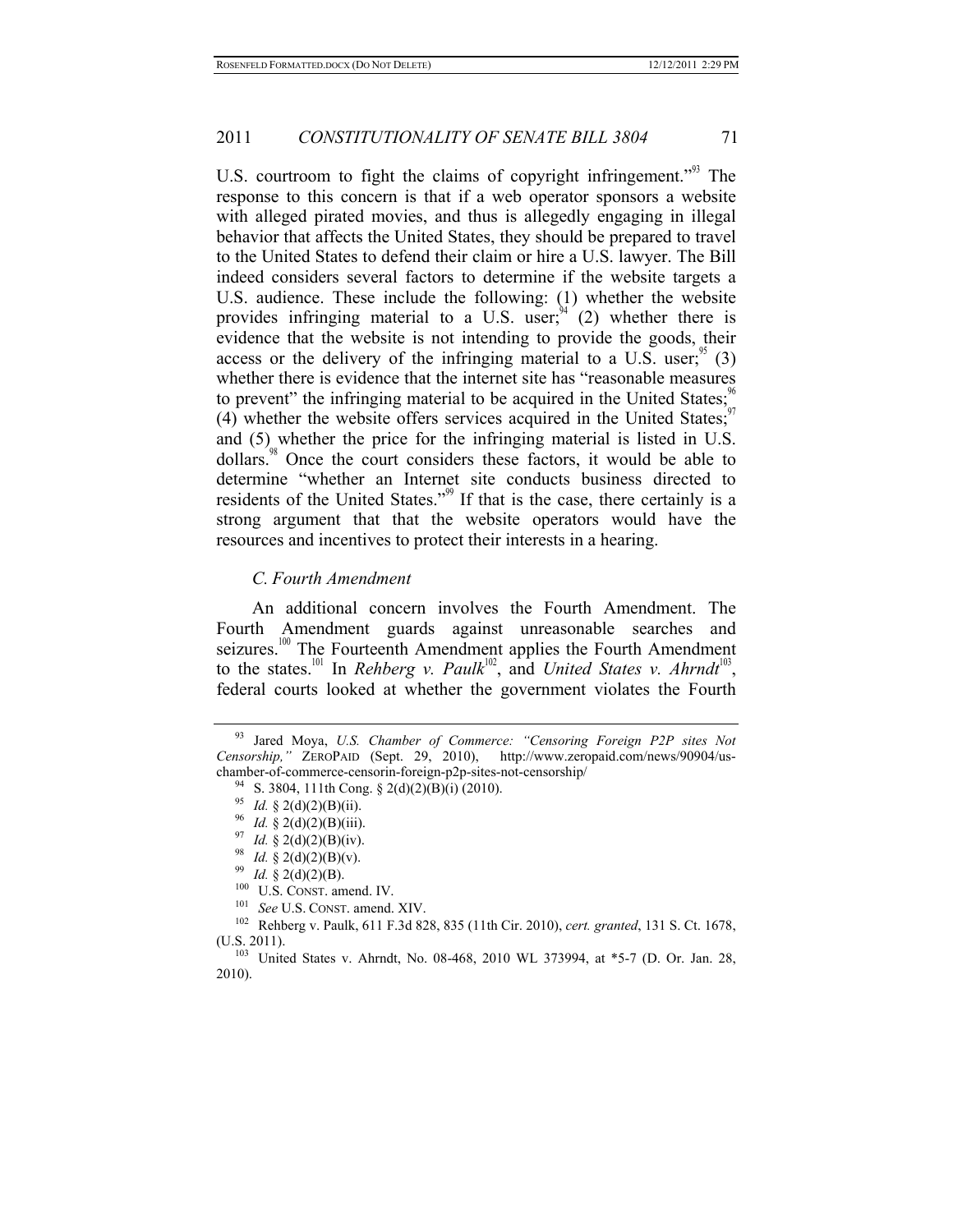Amendment when it accesses evidence of illegal conduct on the web. The interesting aspect of cybercrime is that, without even realizing it, a user stores "most if not all of their private information on remote servers."<sup>104</sup> In certain situations, a police officer may no longer have to enter someone's home and look into the physical contents of their computer. The digital world is no longer necessarily anchored in physical objects.

In *Rehberg v. Paulk*, the Eleventh Circuit held that a person does not have a reasonable expectation of privacy in an email once he sends it and it is stored at an  $ISP$ .<sup>105</sup> In the case, Charles Rehberg anonymously sent faxes to a hospital criticizing its management.<sup>106</sup> To find out more information, the Chief Investigator in the District Attorney's Office James Paulk subpoenaed the Internet service provider Rehberg used for his email.<sup>107</sup> Paulk then accessed "Rehberg's personal e-mails that were sent and received from his personal computer."<sup>108</sup> Rehberg sued Paulk claiming that the investigation violated his Fourth Amendment right against unreasonable search.<sup>109</sup>

For the Fourth Amendment to come into play, a person must have an objectively reasonable expectation of privacy in the place searched or the item seized."<sup>110</sup> To meet the threshold of a reasonable expectation of privacy, one must show two elements: "(1) that he manifested 'a subjective expectation of privacy' in the item searched or seized, and (2) a willingness by society 'to recognize that expectation as legitimate." Among the cases the court used to support its holding, the court cited the Sixth Circuit case *Guest v. Leis*, 112 which held that there is no Fourth Amendment expectation of privacy in a bulletin board on the web.<sup>113</sup> Much like an internet bulletin board message, using the analysis from *Rehberg*, a person who posts a pirated movie and its associated contents online should certainly not rely on a Fourth Amendment expectation of

<sup>104</sup> Kerr, *supra* note 86, at 293.<br>
105 *Rehberg*, 611 F.3d at 847.<br>
106 *Id.* at 835.<br>
107 *Id.* 

<sup>108</sup> *Id.*<br><sup>109</sup> *Id.* at 836-37.<br><sup>110</sup> *Id.* at 842.<br><sup>111</sup> Rehberg v. Paulk, 611 F.3d 828, 843-44 (11th Cir. 2010), *cert. granted*, 131 S. Ct.

<sup>1678, (</sup>U.S. 2011). 112 255 F.3d 325, 333 (6th Cir. 2011). 113 *Id.*; *see also Rehberg*, 611 F.3d at 843-44.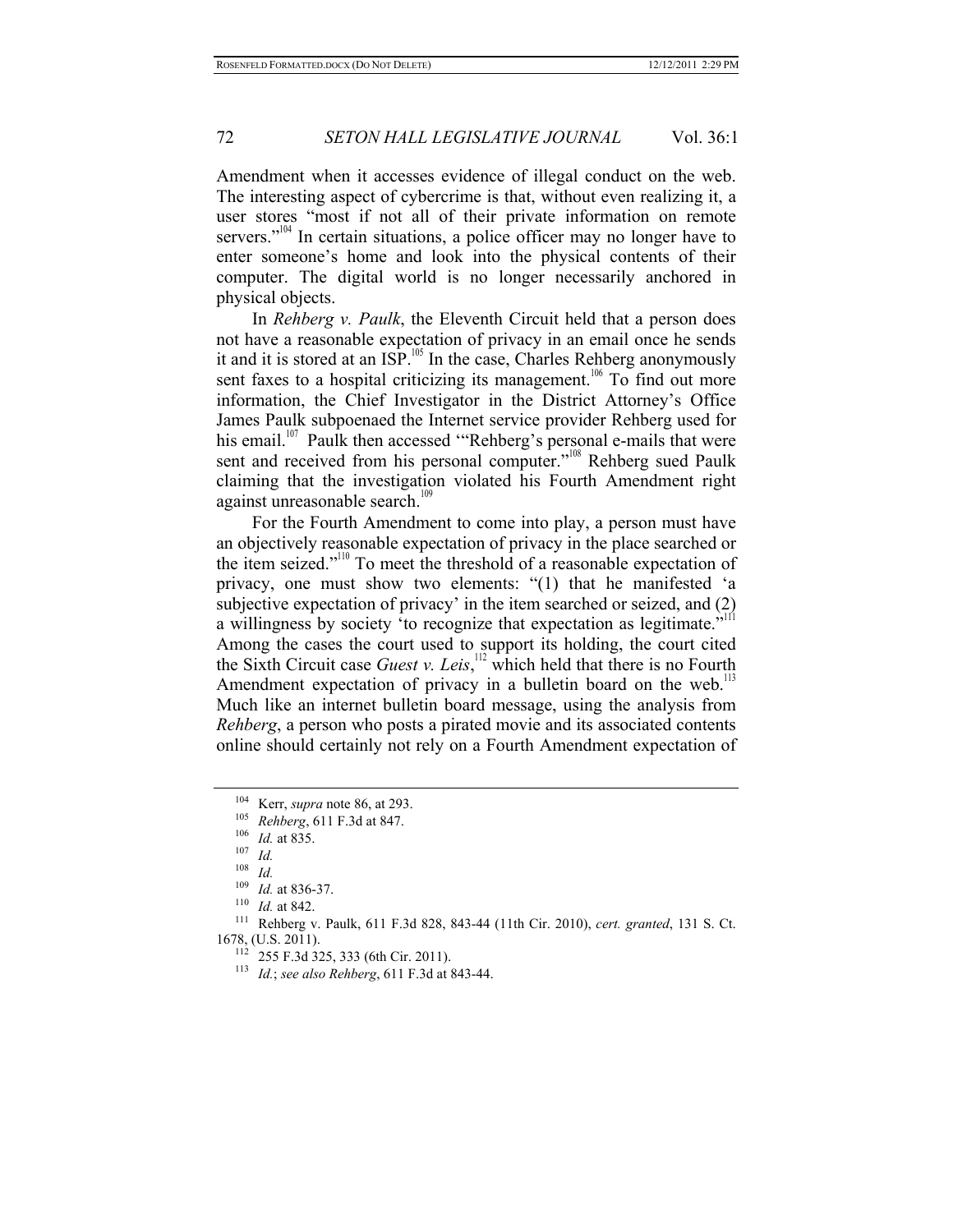privacy.

Federal courts have also held that there was no reasonable expectation of privacy when someone posts a file to be shared with another internet user such as one who uses iTunes to share files on an unsecured wireless connection.<sup>114</sup> In *United States v. Ahrndt*, a woman the court referred to as "JH" used her personal computer at home to connect to her wireless network.<sup>115</sup> When the wireless network stopped working, her computer instantaneously connected her to her neighbor's unsecured network.<sup>116</sup> Since the connection transfer was automatic, JH did not know she was no longer on her network.<sup>117</sup> Since JH and her neighbor were on the same wireless network and had their iTunes on a "shared" setting, when JH opened her iTunes program, she was able to look into another person's music and video library. When JH looked into the neighbor's files, she saw titles that referred to child pornography.<sup>118</sup> JH contacted law enforcement.<sup>119</sup> As a result, the Department of Homeland Security obtained two search warrants: one to determine the IP address that accessed the wireless network and another to search the home of whoever owned the IP address.<sup>120</sup> The name behind the IP address turned out to be John Henry Ahrndt, a convicted sex offender.<sup>121</sup>

Ahrndt filed a motion to suppress the evidence seized based on a Fourth Amendment violation.<sup>[127</sup>] The court ruled against Ahrndt, The court ruled against Ahrndt, explaining that there is a long judicial history of distinguishing a person's reasonable expectation of privacy depending on the situation.<sup>1</sup> For example, a person has a different reasonable expectation of privacy depending on whether the technological device is a wireless network secured by a password as opposed to one without. A person is more likely to inadvertently intercept another user's files, so that when one logs onto a wireless network, he has implicitly accepted that reduced

2010).<br><sup>115</sup> *Id.* at \*1.<br><sup>116</sup> *Id.*<br><sup>117</sup> *Id.*<br><sup>118</sup> *Id*  $\frac{118}{119}$  *Id.* 119 *Id.*<br>
<sup>120</sup> *Ahrndt*, 2010 WL 373994 at \*1-2.<br>
<sup>121</sup> *Id.* at \*1.<br>
<sup>122</sup> *Id.* at \*2.<br>
<sup>123</sup> *Id.* at \*3.

<sup>114</sup> United States v. Ahrndt, No. 08-468, 2010 WL 373994, at \*5-7 (D. Or. Jan. 28,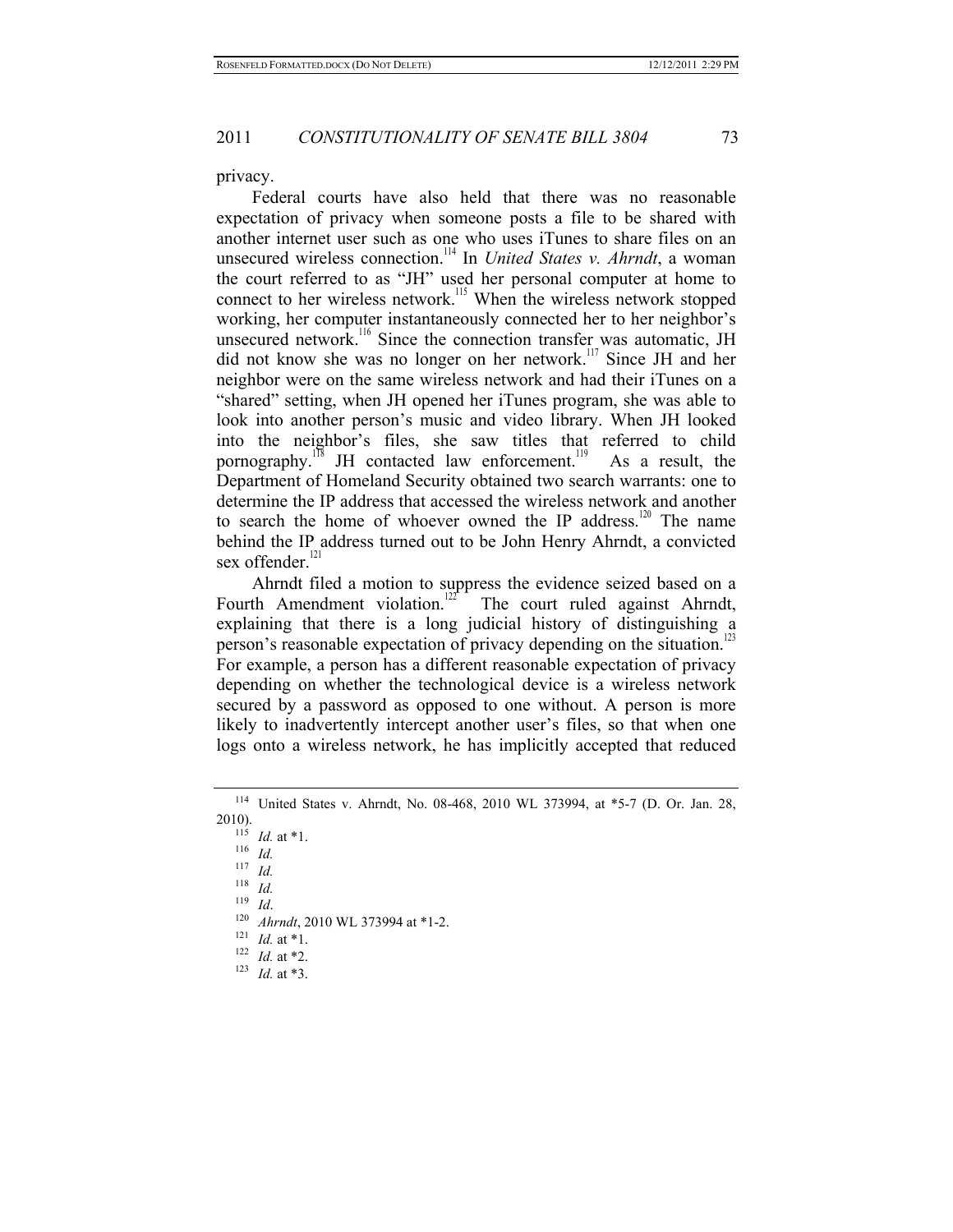expectation of privacy.<sup>124</sup> Ahrndt took no steps to keep the data on his computer secure when he used the iTunes "sharing" function and did not secure his network with a password. Also, iTunes' default setting does not automatically share files.<sup>125</sup> Ahrndt's library of illegal materials was set up to be shared. Thus, the court held that using a computer that voluntarily shares files on iTunes through an unsecured connection is "like leaving one's documents in a box marked 'take a look' at the end of a cul-de-sac."<sup>126</sup> Much like iTunes' "shared" function, pirated films on websites are intended to be accessed by others. These films are featured on an open network not only granting permission for others to view like in the *Ahrndt* case, but going even further since these websites encourage third party access by offering the movies for free. The website operator has a diminished expectation of privacy because the website is designed to be open for global access, and thus certainly cannot be considered to be private.

As a final point, the CDT argues that IP addresses can easily be disguised, thus circumventing the restrictions. Circumvention technology will always exist, and if anything, that means that the Bill's provisions might be broader, allowing the legislation to evolve to account for cracking down on the circumvention technology. For example, the Bill could require a website to disclose whether it is using circumvention technology and if so, describe the person(s) from whom search technology was purchased or obtained. The failure to enact Senate Bill 3804 into law will not lessen the fact the IP addresses will be disguised. The Senate Bill may even incentivize further technology that will assist in detecting a disguised IP address because there will be a need for such innovation.

Moreover, despite the fact that a subpoena would uncover evidence that would potentially incriminate the alleged infringer, law enforcement does not even need to notify the alleged infringer because they are not being subpoenaed, a third party would be. "The person under investigation need not be informed of the subpoena's existence." $127$  Although usually we think of the subpoena power as generally very restricted, when dealing with "computer crime. . .it is incredibly broad. For investigators, compelling the ISP to disclose

<sup>124</sup> *Id.* at 4.<br>
125 *Id.* at \*7.<br>
126 *Ahrndt*, 2010 WL 373994 at \*7.<br>
127 Kerr, *supra* note 86, at 294.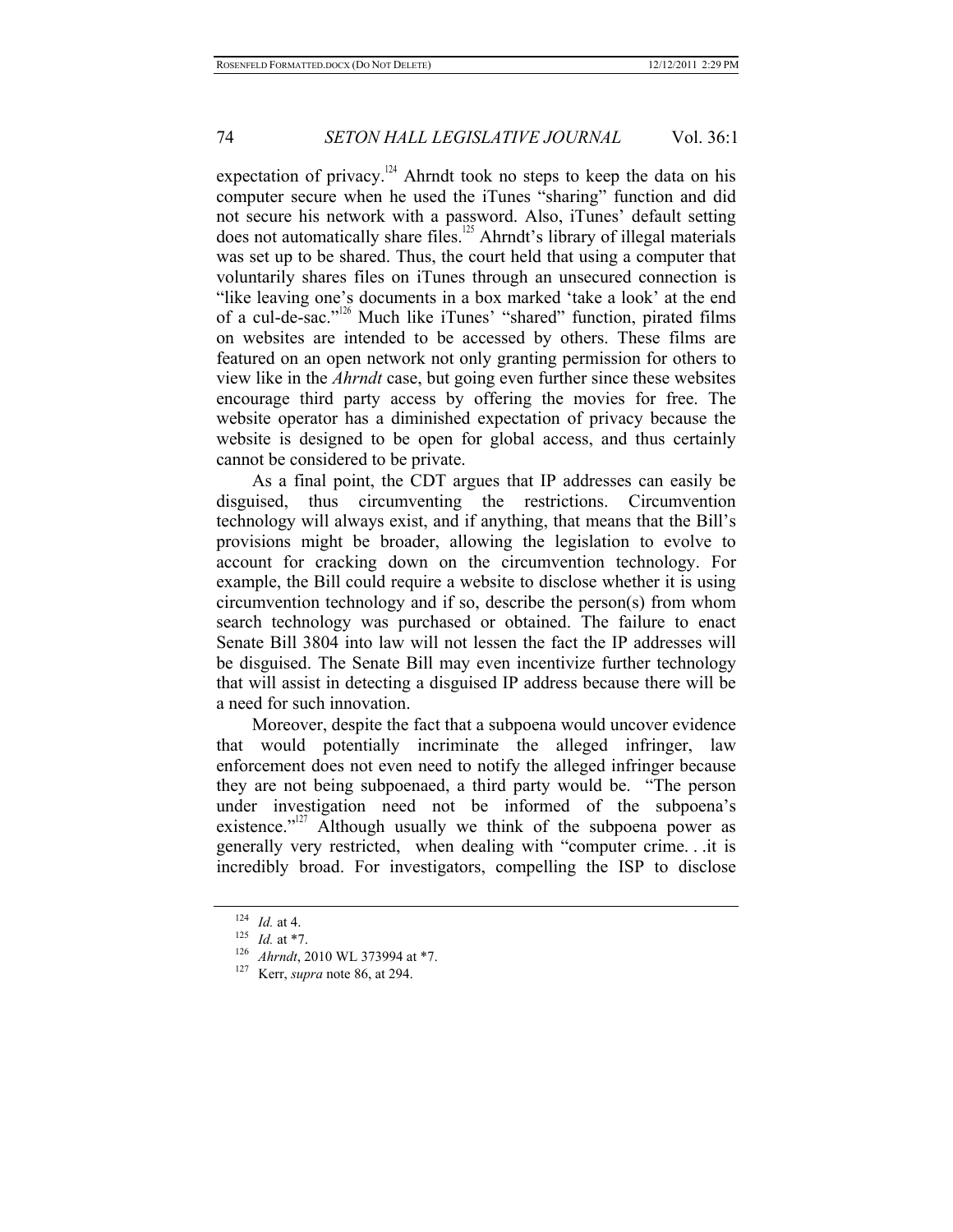information is even preferable to the alternative of searching through the ISP's server directly: Officers can simply fax a copy of the subpoena to the ISP's headquarters and await a package or return fax with the relevant documents."<sup>128</sup> Thus, the constitutional language of a "search" is no longer directly implicated.

### *D. Additional "Attacks" on the Bill*

An additional attack on the Bill is that "notice and take down" provisions already exist as law. In *Viacom v. YouTube*, the District Court held that although users are constantly uploading copyrighted material to YouTube, the website publisher can take shelter in the Digital Millennium Copyright Act.  $129$  The DMCA protects a website such as YouTube if it follows the DMCA's "notice and take-down" rules, meaning that as soon as the website has notice of infringing content on the website, it must take the content down.<sup>130</sup> Viacom sued the video sharing website claiming that YouTube participated in copyright infringement by allowing users to post their copyrighted videos without the company's permission.<sup>131</sup> The court stated that while YouTube was generally aware that users were engaging in copyright infringement, it would be unreasonable to hold YouTube accountable since it was unaware which specific clips were uploaded without permission.<sup>132</sup> The issue is whether to put the burden on the website or the content holder. Courts in cases such as *YouTube* and *Io Group, Inc. v. Veoh Networks, Inc.*<sup>133</sup> place the burden on the content holder.<sup>134</sup> If the *YouTube* case were to be reversed on appeal, however, the burden would be on the website to police the content on its website for copyright violations. In its safe harbor provisions, the DMCA deals with the registrant, also known as the website, such as YouTube.<sup>135</sup> In contrast, Senate Bill 3804 shuts down a domestic website through the

<sup>128</sup> *Id,* at 296. 129 *See* Viacom Intern., Inc. v. YouTube, Inc., 718 F. Supp. 2d 514, 526 (S.D.N.Y. 2010). 130 Eriq Gardner, *Viacom vs. YouTube unsealed! YouTube's Steve Chen on copyrighted* 

*content: 'Steal it!'* (Dec. 21, 2010), http://www.hollywoodreporter.com/blogs/thr-

<sup>&</sup>lt;sup>131</sup> *YouTube*, 718 F. Supp. 2d at 516.<br>
<sup>132</sup> *Id.* at 523.<br>
<sup>133</sup> 586 F. Supp. 2d 1132 (N.D. Cal. 2008).<br>
<sup>134</sup> *Id.* at 1141.<br>
<sup>135</sup> 17 USCA § 512 (c)(1)(A)(iii).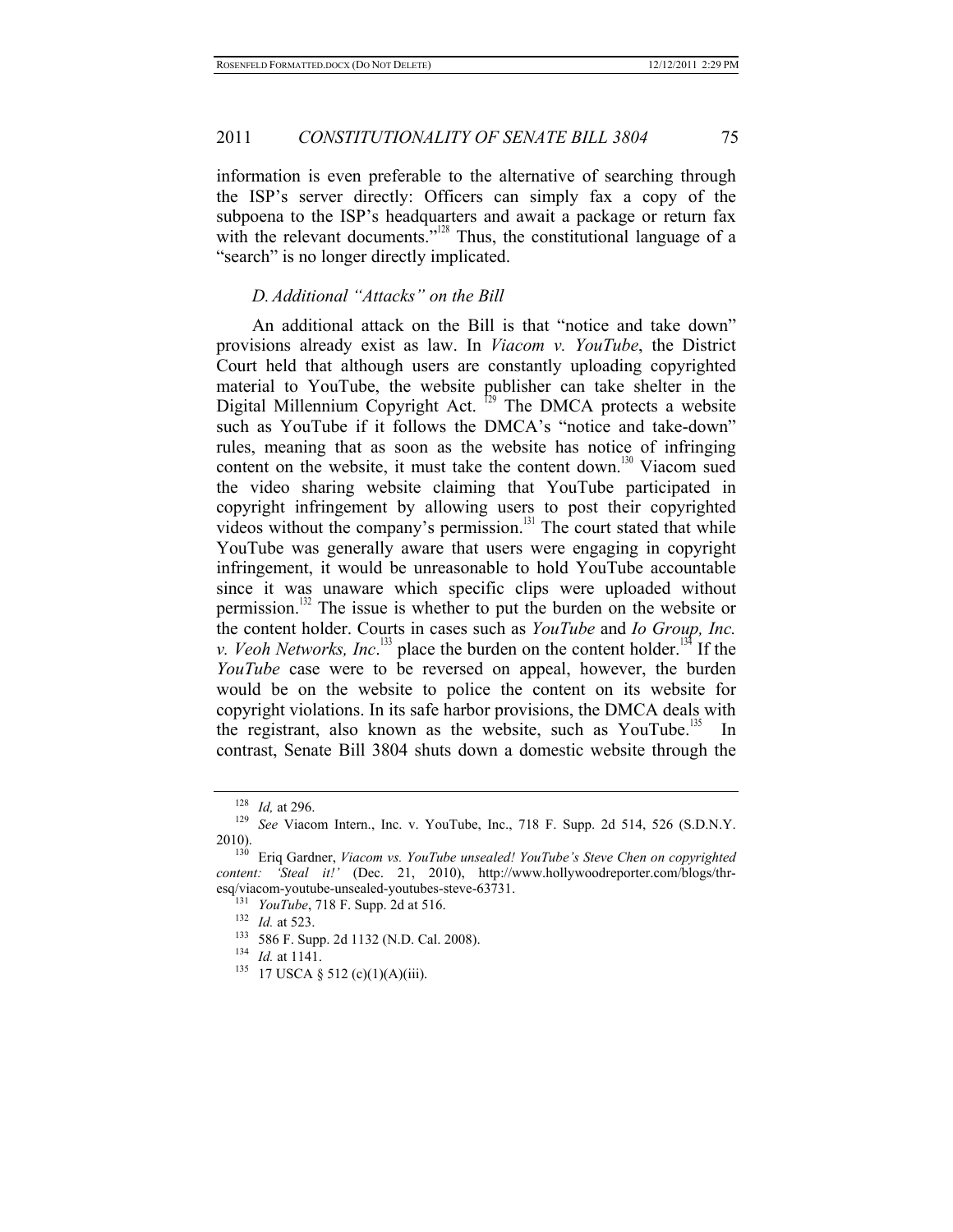domain name registrar, such as godaddy.com.<sup>136</sup> Thus, Senate Bill 3804 is still necessary in the fight against infringing material on the internet.

A *Los Angeles Times* editorial further criticized the Bill by stating that when a court orders "the registrar or registry to invalidate the [infringing] website's domain name" it is "akin to ordering road atlases to erase a street from their maps — it would still be there, but it would be much harder to find."<sup>137</sup> The editorial argues that a user could still potentially type in the IP address and reach the infringing website despite the fact that the domain name is removed from the registry. From a practical standpoint, however, people do not navigate to a website by typing in the IP address in the browser. Rather, a user searching for an infringing website would type the domain name in the browser or search for that domain name through a search engine. Thus, the Bill is not merely asking the atlas to erase a street name; it is also changing the landscape.

### *V. ARGUMENTS FOR THE BILL*

The Bill has garnered support throughout the entertainment industry. Proponents of the Bill include the Motion Picture Association of America (MPAA), the Directors Guild of America (DGA), the Screen Actors Guild (SAG), the Writers Guild of America West  $(WGAW)$ ,<sup>138</sup> Viacom, the United States Chamber of Commerce, the International Alliance of Theatrical Stage Employees (IATSE), and the Allied Crafts of the United States.<sup>139</sup> These organizations contend that the Bill is necessary to protect the movie industry's business. Given that pirated films are becoming more abundant on the internet, the Bill would be an effective way to combat piracy at its source.

Court precedent provides additional support for the Bill. The Supreme Court held in *MGM Studios, Inc. v. Grokster, Ltd*. that "one who distributes a device[, such as file-sharing software,] with the object of promoting its use to infringe copyright, as shown by clear expression or other affirmative steps taken to foster infringement is liable for the

<sup>136</sup> S. 3804, 111th Cong. §2(e)(1) (2010). 137 Editorial, *Sinking the online pirates*, LOS ANGELES TIMES, (Nov. 28, 2010), http://www.latimes.com/news/opinion/editorials/la-ed-piracy-20101128,0,7950612.story. 138 Press Release, Writers Guild of America, Writers Applaud Anti-Piracy Bill (Sept.

<sup>29, 2010),</sup> *available at http://www.wga.org/content/default.aspx?id=4346.* 139 *S. 3804: Combating Online Infringement and Counterfeits Act*,

http://www.opencongress.org/bill/111-s3804/show (last visited Nov. 9, 2011).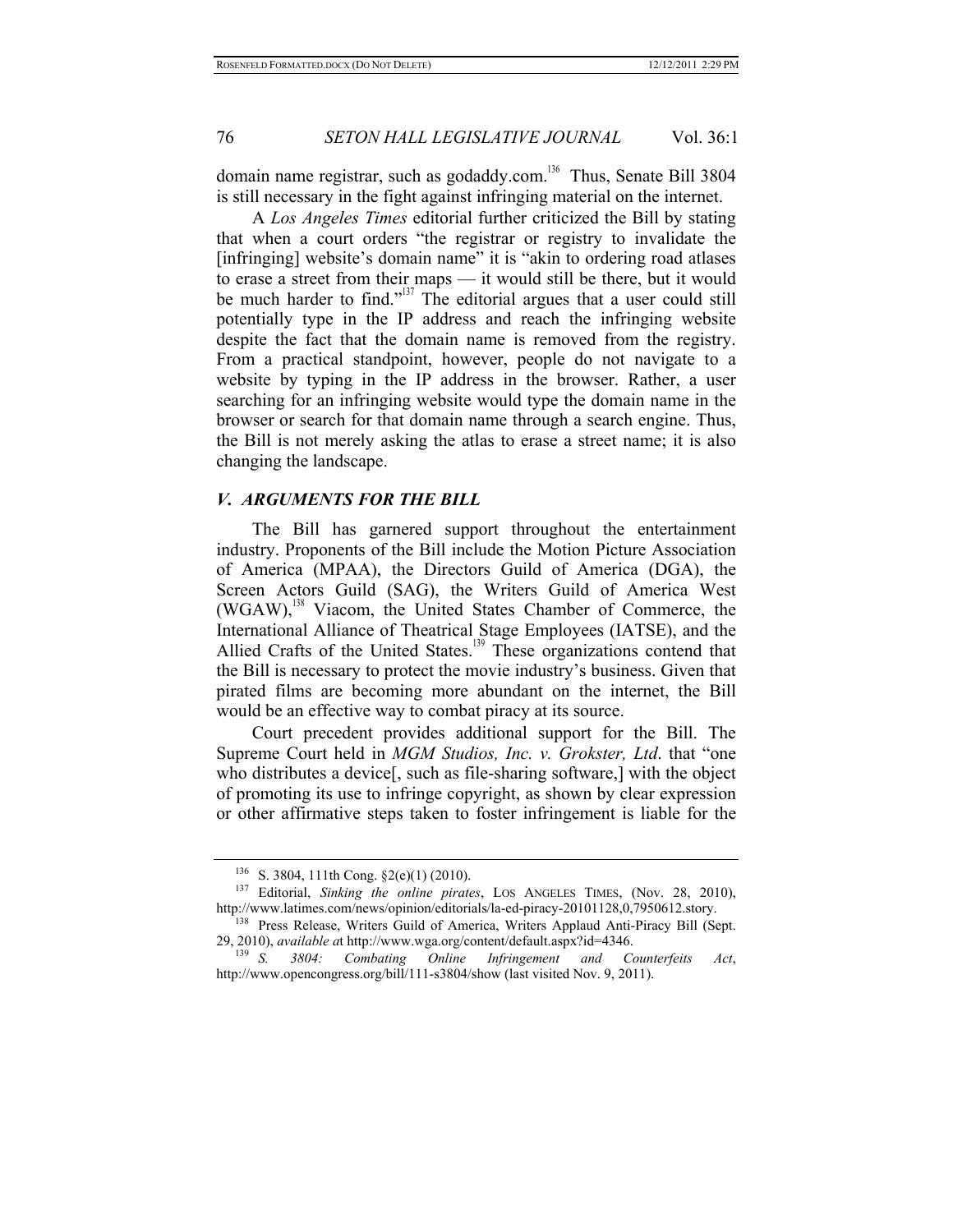resulting acts of infringement by third parties[,]" even where the device has substantial non-infringing uses.<sup>140</sup> The Court found evidence of inducement in three ways: (1) Grokster targeted the "market. . .of former Napster users" by supplying the peer to peer network service to them; (2) Grokster did not try to develop a filtering tool to reduce the likelihood of infringing activity; and (3) Grokster made money by selling ads, the ads were more profitable as more users used the service, and the evidence showed that users used the service for infringement.<sup>1</sup> Much like in *Grokster*, the websites that would be shut down under the Bill would be "good for nothing else" but infringement.<sup> $142$ </sup> If a website features an infringing movie for a free download, the website, like Grokster, may profit by selling ad space. The Supreme Court noted in *Grokster* that a peer to peer network that induces infringement can be held accountable.<sup>143</sup> Senate Bill 3804 codifies that accountability by providing the Justice Department with the capacity to get a court order to suspend the operation of the domain name of a domestic website and target the sources of support for an international website that induces infringement. $144$ 

## *VII. CONCLUSIONS ON WHY THE BILL IS OR IS NOT CONSTITUTIONAL*

On the one hand, one could make the argument that the Bill is likely too broad (Viacom refers to it as having "flexibility"<sup>145</sup>) to pass constitutional muster because it is not sufficiently "narrowly tailored." For example, CNET writer Greg Sandoval stated: "they haven't given us a criterion of how they're going to decide a website is a pirate website. And a judge either has to be really informed, really skeptical to challenge these guys."<sup>146</sup> However, according to Senator Orrin Hatch (R-Utah), as he stated in the Congressional Record, the Bill has built in "safeguards" to prevent the Justice Department from abusing its powers:

<sup>140</sup> MGM Studios, Inc. v. Grokster, Ltd., 545 U.S. 913, 925-27 (2005). 141 *Id.*

<sup>142</sup> *Id.*<sup>143</sup> *Id.* at 941. 144 S. 3804, 111th Cong. §(2)(e) (2010). 145 Viacom Inter., *Viacom Supports Senate's Infringement Bill*, GAMEPOLITICS.COM, Sept. 21, 2010, http://gamepolitics.com/2010/09/21/viacom-supportssenate%E2%80%99s-infringement-bill. 146 Transcript from "On the Media," http://www.onthemedia.

org/transcripts/2010/09/24/04.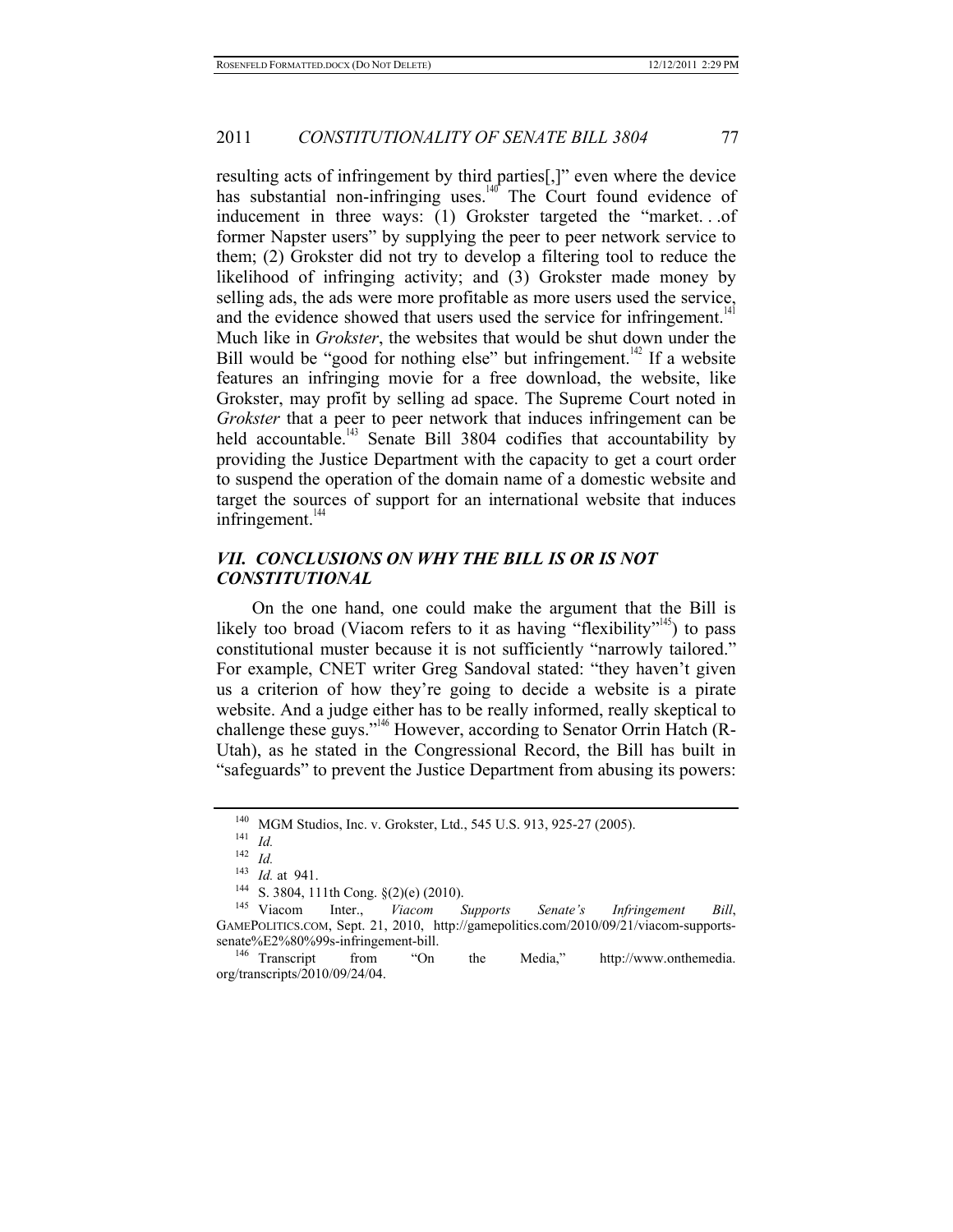"For example, a Federal court would have the final say as to whether a particular website would be cut off from supportive services. In addition, the Bill would allow owners or website operators to petition the court to lift the order."<sup>147</sup> While some critics may argue that the Justice Department's ability to petition a court to shut down a website based on its (albeit illegal) content gets close to the zone of censorship, the proposed statute states that the website owner, for example, can petition to get rid of the order if the "interests of justice require" such action.<sup>148</sup> This open-ended standard could potentially allow those who would have compelling arguments to state their case. Although *Rehberg v. Paulk* was decided in July 2010, the Eleventh Circuit Court of Appeals noted that "only a few circuit decisions address the issue of Fourth Amendment protection of email content."<sup>149</sup> At this point, I think the Bill has an effective means of targeting websites whose principal business is to purvey infringing content. Thus, the Bill need not be improved to help eradicate piracy "at the source" in a constitutional manner.

## *VII. "COMING ATTRACTIONS": COMPARABLE INTERNATIONAL LEGISLATION?*

There really is no comparable legislation or practices developing elsewhere in the world that can be looked at for instruction or to follow its example. It seems that international legislation, at this point, does not offer a way to improve the Bill. The reason behind writing about it briefly below is because one of the justifications for the Bill's targeting of foreign websites, according to the U.S. Chamber of Commerce, is because it's needed since foreign legislation does a poor job.<sup>150</sup> Perhaps the foreign legislation would do a better job if it was "supply-side" focused. New Zealand and the United Kingdon have implemented a three strikes type law, but it was demand side focused.<sup>151</sup>

<sup>147</sup> 156 CONG. REC. 126 (2010). 148 S. 3804, 111th Cong. § 2(h)(2)(B) (2010). 149 Rehberg v. Paulk, 611 F.3d 828, 843-44 (11th Cir. 2010), *cert. granted*, 131 S. Ct. 1678, (U.S. 2011). 150 Steve Tepp, *Chamber Responds to Center for Democracy and Technology's* 

*Comments Regarding the Leahy-Hatch Online Piracy Bill*, http://www.chamberpost.com/2010/09/chamber-responds-to-cdts-comments-regarding-theleahy-hatch-online-piracy-bill/ (Sept. 28, 2010). 151 Eldar Haber, *The French Revolution 2.0: Copyright and the Three Strikes Policy*, <sup>2</sup>

Harv. J. Sports & Ent. L. 297, 299 (2011).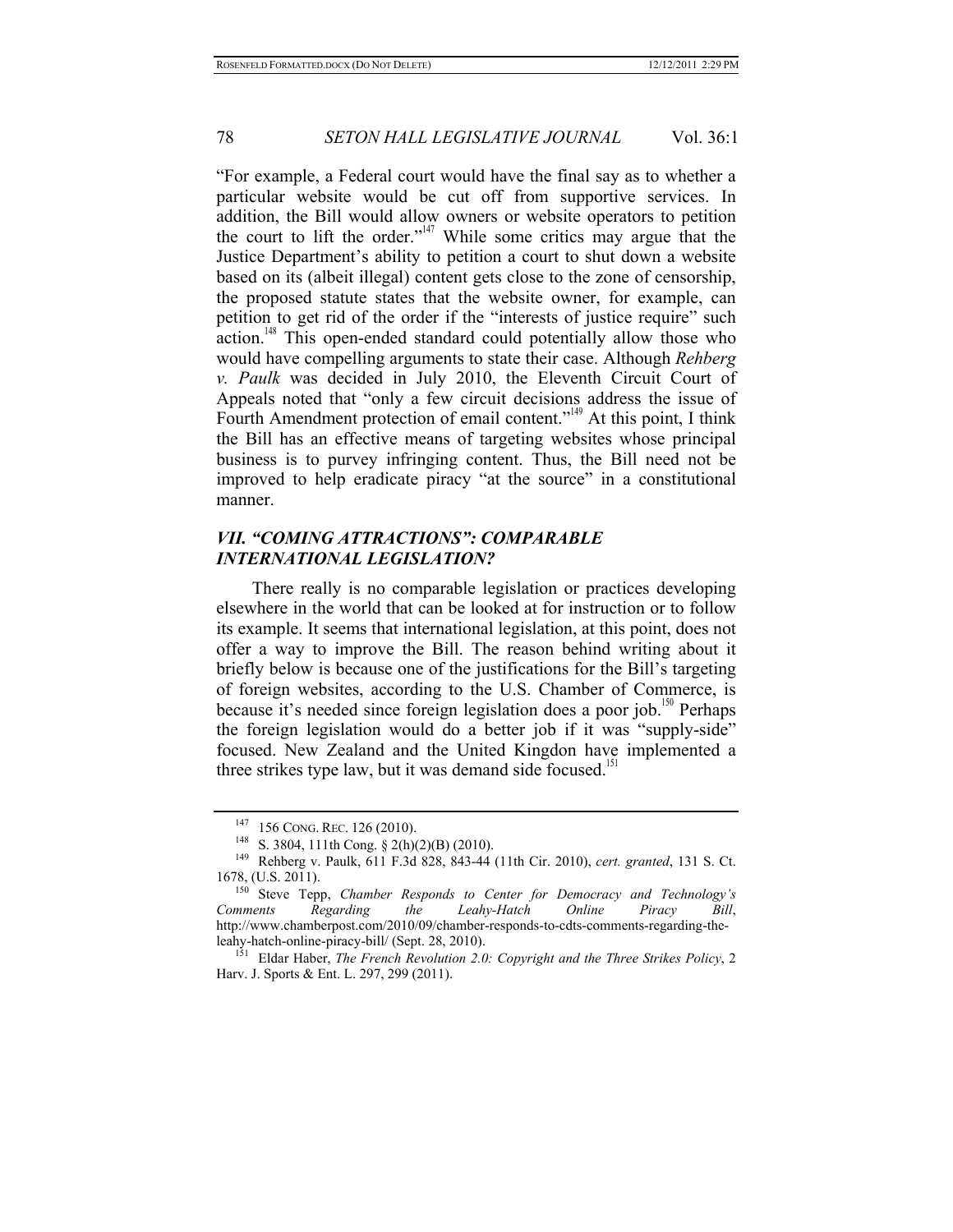Senate Bill 3804 authorizes the Justice Department to demand an internet service provider to suspend the operation of the domain name for a website that features content violating copyright law.<sup>152</sup> Other countries such as Spain are also developing a "supply side" framework to combat pirated films on the net.<sup>153</sup> Instead, Spain has had a supply side graduated response program.<sup>154</sup> Perhaps the Spanish legislation (Law for a Sustainable Economy) will be further along in the future to allow for a robust analysis, but at this point it is too vague and generalized for us to take any lessons from it. In conclusion, at this point, the U.S. Bill, if made into law, would better protect against illegal file sharing originating from a website in Spain, than the Spanish legislation would.

France's Hadopi law offers little, if any, applicable insight. The French Hadopi (High Authority for the Distribution of Works and the Protection of Rights on the Internet)<sup>155</sup> focuses on the demand side.<sup>15</sup> The Hadopi law permits the "High Authority" (which is the regulating authority that the law creates), to basically label websites as legitimate because they are not trafficking in illegal content.<sup>157</sup> Similar to a government's stamp of approval, the list would encourage the public to use the websites listed and not the websites with pirated material, because it provides resources for people to turn if they are looking to access content on the web. However, there has not been much discussion of this issue in the law.<sup>158</sup> There is, however, French citizen involvement in the filtering policy against child pornography by '"tagging' sites for addition to a block list. . .French users can submit suspect sites, and the government then decides whether to include them

p2p-law-toughest-in-the-world.ars.<br>
<sup>157</sup> *See* subsection 2, *Hadopi Full Translation,*<br>
http://www.laquadrature.net/wiki/HADOPI full translation.

<sup>152</sup> S. 3804, 111th Cong. §2(e)(2)(B)(i) (2010). 153 *The Spanish Government has further sharpened its assault on illegal file sharing*, PIRACY SNIPER, http://piracysniper.com/reduce\_illegal\_downloading\_blog\_files/ 2af6a4d5fb799992a1111a21b46d6ae6-23.html (Dec. 1, 2010). 154 *Id.*

<sup>155</sup> Christian L. Castle, Amy E. Mitchell, *What's Wrong with ISP Music Licensing?*, 26 ENT. & SPORTS LAW 4, 6 (Fall 2008). 156 *See generally* Nate Anderson, *French Anti-P2P Law Toughest in the World*, ARS

TECHNICA, (Mar. 10, 2009), http://arstechnica.com/tech-policy/news/2009/03/french-anti-

<sup>&</sup>lt;sup>158</sup> News Wires, *Top Legal Body Strikes Down Anti-Piracy Law*, FRANCE 24, (June 10, 2009), http://www.france24.com/en/20090610-top-legal-body-strikes-down-anti-piracy-lawhadopi-constitutional-council-internet-france.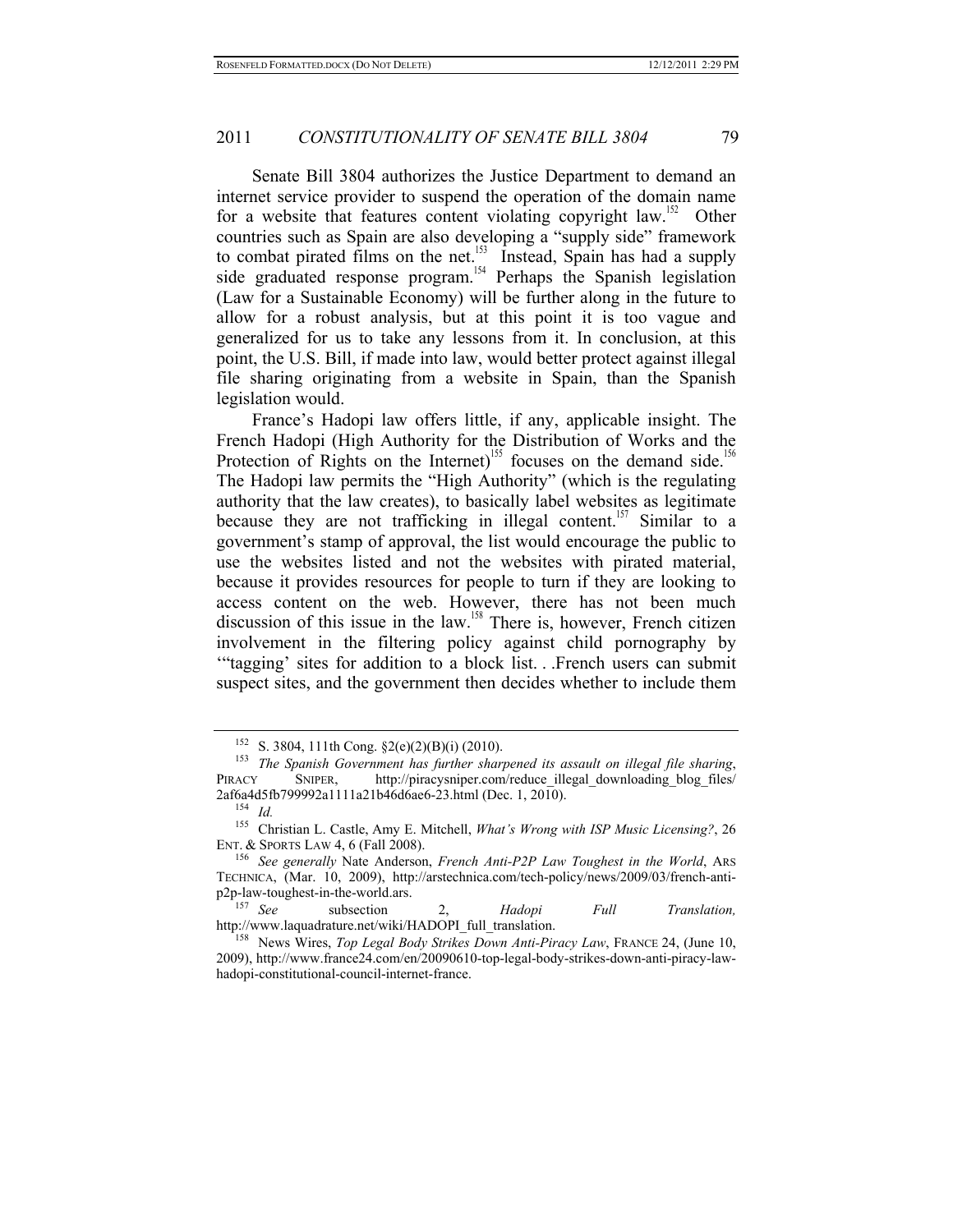on the list blocked by ISPs."159 This community tagging system appears to be a positive step by creating a consumer approach to identifying and calling attention to illegal material.

It is particularly important to note the lack of supply-side international laws for two reasons. First of all, this means that this is relatively unchartered territory, so that the United States has no robust resource of laws. Secondly, and perhaps more importantly, the lack of such a law internationally justifies the Senate Bill even further, because Senate Bill 3804 would be the only effective response to global movie piracy on the web.

#### *VIII. CONCLUSION*

With more and more people seeking access to entertainment on the web, a secondary market for pirated films has developed online. With an economic toll on the entertainment industry reaching into billions of dollars, curbing infringing content on the web is not only good policy, it is a financial necessity. In order to prevent movie piracy from growing further and ideally to reduce its presence on the internet, it is important to look into effective solutions. The "Combating Online Infringement and Counterfeits Act" has been such an effort. By targeting the "supplyside" of the equation, it promises to take an innovative and efficient approach through targeting internet service providers, financial transaction providers, and advertisers. While Senate Bill 3804 is certainly a significant step in the right direction for targeting film piracy online, it is vital to consider policy implications and constitutional concerns to ensure that the Justice Department's efforts will be directed towards rooting out the illegal content and preserving material that the First Amendment protects.

Perhaps one of Senate Bill 3804's greatest assets is the ability it gives the Justice Department to sever the supply-side support of foreign websites, effectively shutting them down. This is a good example of how the U.S. legislation is tailored in a relatively narrow manner, since it would only involve foreign websites that target U.S. consumers with their pirated material. In analyzing the constitutionality of the amended Senate Bill 3804, this paper looked at the prior restraints as in *Nebraska Press Ass'n v. Stuart*, the Fourth and Fifth Amendment with such cases

<sup>159</sup> Derek E. Bambauer, *Cybersieves*, 59 DUKE L.J. 377, 401-02 (2009) (citing, *U.S., France Move to Block Online Child Pornography*, CBC NEWS (June 10, 2008), http://www.cbc.ca/technology/story/2008/06/10/isps-porn-block.html).